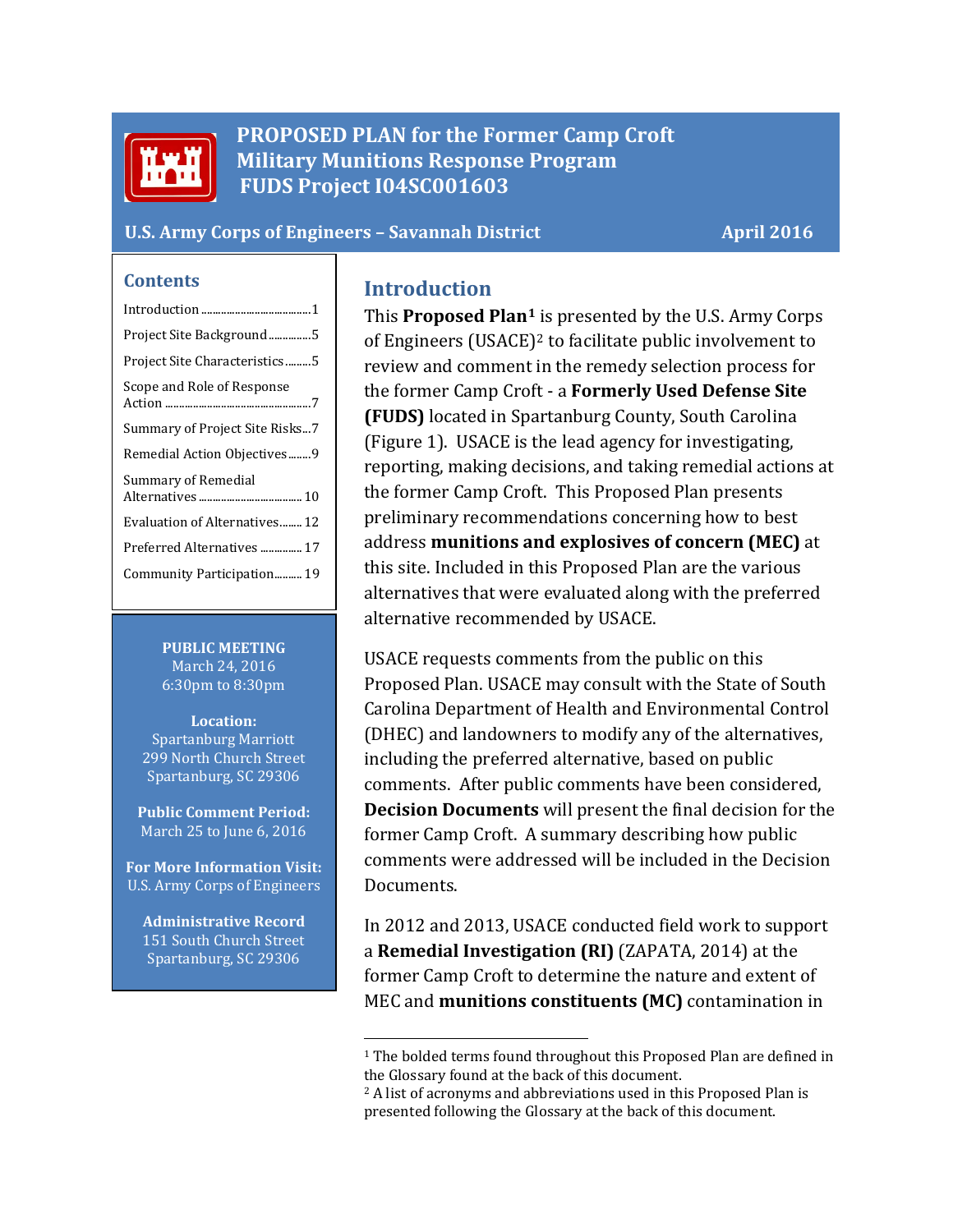**MRS 1 and AoPIs 5, 8, 9E, and 9G did not have evidence of past military use and are not addressed in the FS or the Proposed Plan.**

order to adequately characterize the area for the purpose of developing and evaluating effective remedial alternatives. The former Camp Croft is divided into three **Munitions Response Sites (MRSs)** and 10 Areas of Potential Interest (AoPI). The MRSs are the Gas Chamber (MRS 1), the Grenade Court (MRS 2), and the Land Range Complex (MRS 3). The AoPIs (3, 5, 8, 9E, 9G, 10A, 10B, 11B, 11C, and 11D) correspond with areas addressed in previous investigations and MEC clearance actions.

The RI report recommended a **Feasibility Study (FS)** be performed for MRS 3 and 6 of the 10 AoPIs due to potentially complete MEC exposure pathways (ZAPATA, 2014). MRS 2 was not investigated during the RI due to lack of Rights-of-Entry (ROE) and is not addressed in the FS or Proposed Plan. Based on the RI results, it was recommended that MRS 3 be subdivided into seven areas (six areas where MEC was observed and the Remaining Lands). Refer to Table 1 and Figure 1.

### **Table 1 MRS and AoPI Designation**

| <b>Pre-RI</b>       | <b>Revised</b>                   |  |  |
|---------------------|----------------------------------|--|--|
| <b>Designation</b>  | <b>Designation</b>               |  |  |
|                     | 105mm Area                       |  |  |
|                     | Maneuver Area                    |  |  |
|                     | 60mm Mortar Area                 |  |  |
| MRS 3 (Land)        | 60/81mm Mortar Area              |  |  |
|                     | Rocket & Rifle Grenade Area      |  |  |
|                     | Rocket/Grenade Maneuver Area     |  |  |
|                     | Remaining Lands (Land and Water) |  |  |
| AoPI <sub>3</sub>   | Grenade Area                     |  |  |
| AoPI 10A            | Rocket Area                      |  |  |
| AoPI <sub>10B</sub> |                                  |  |  |
| AoPI <sub>11B</sub> | Grenade Maneuver Area            |  |  |
| AoPI 11C            | Practice Grenade Area            |  |  |
| AoPI <sub>11D</sub> | Mortar/Rifle Grenade Area        |  |  |

The purpose of the FS is to provide the project decision makers with the necessary data to develop, screen, and evaluate a range of potential remedial alternatives, and select a remedy to manage the MEC hazard risks to human health and the environment.

**MRS 3 was divided into seven areas, each with a corresponding remedial alternative.**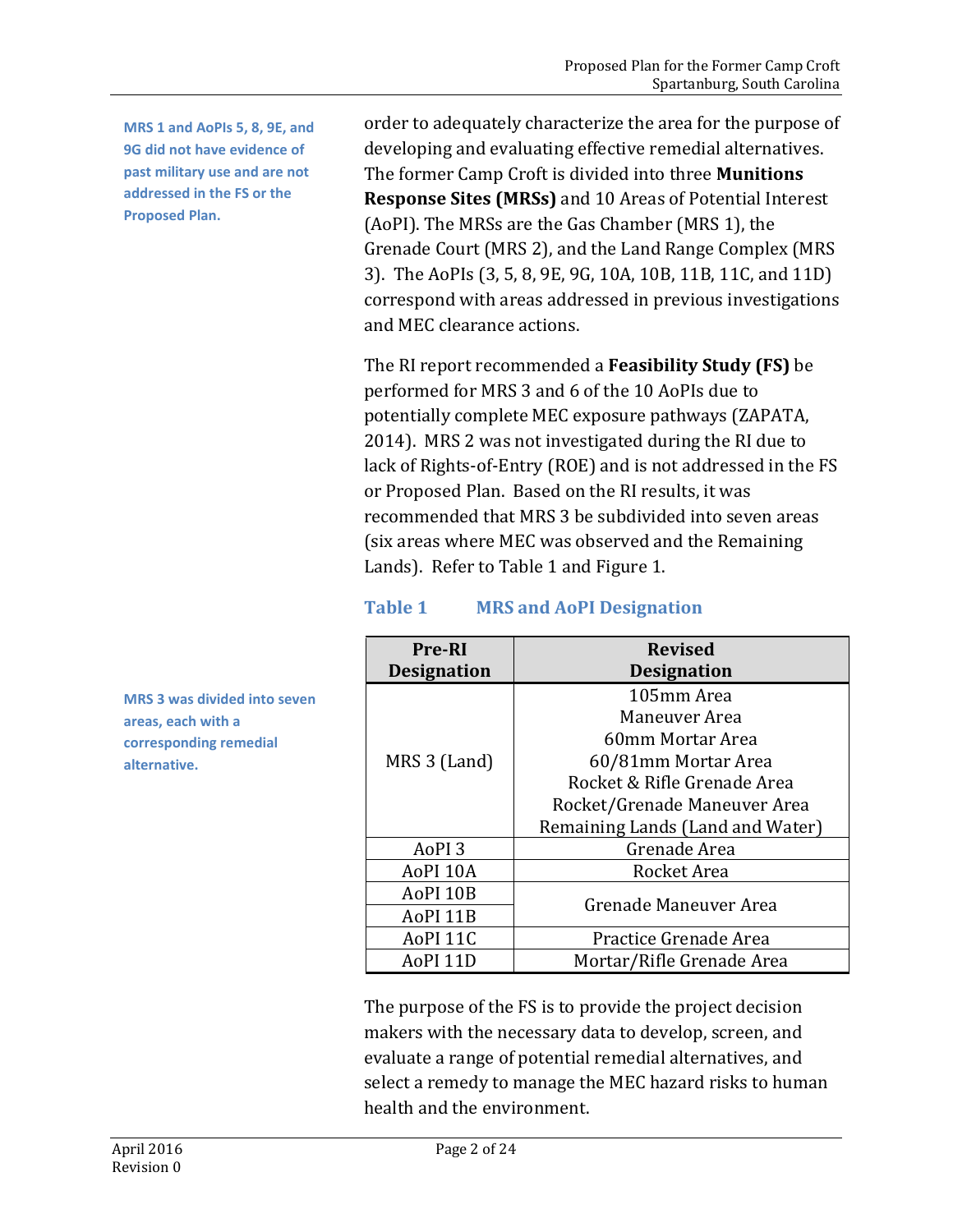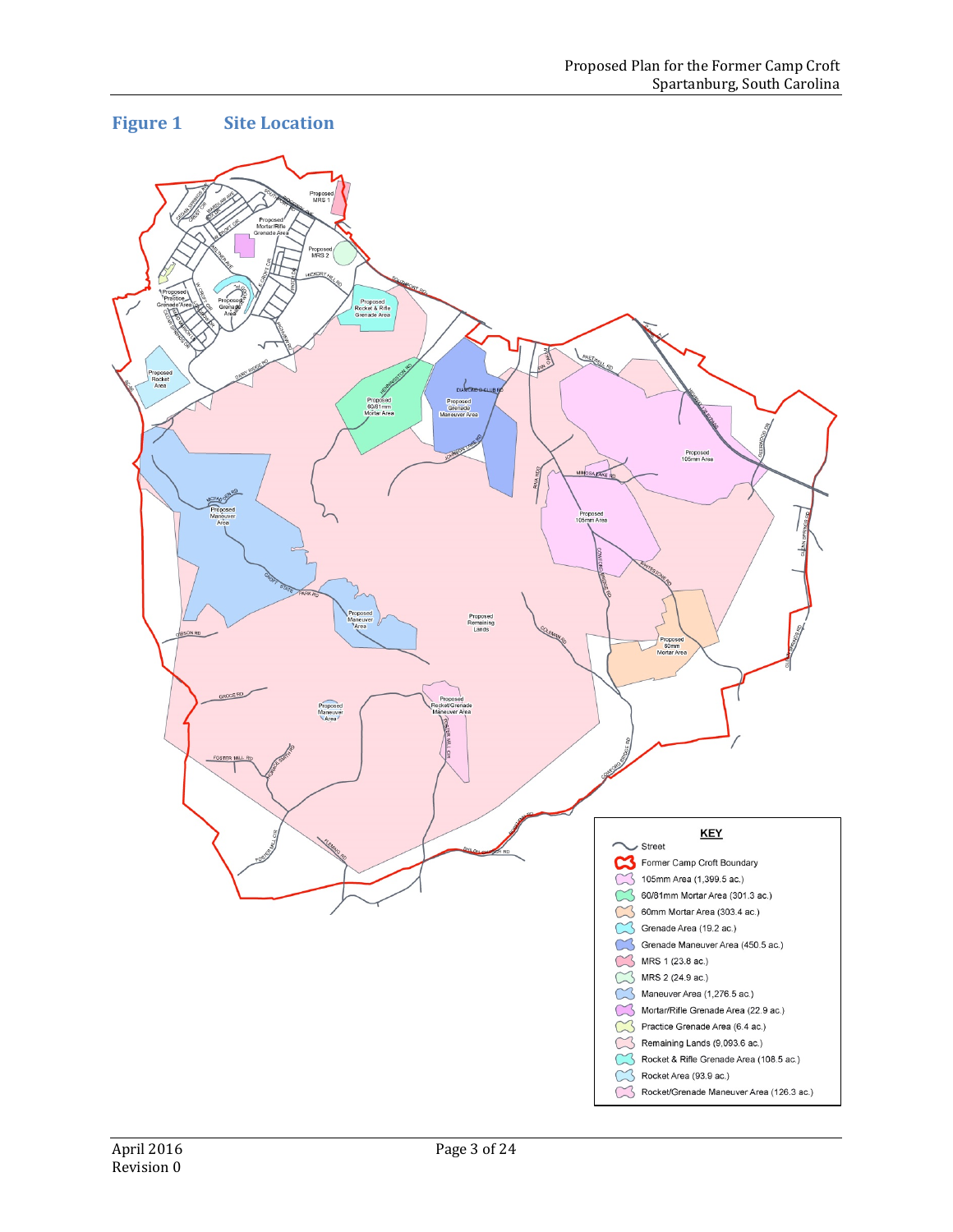**The Public is encouraged to comment on this Proposed Plan.**

#### **Overall Goal**

**Manage MEC risk through a combination of clearance / remediation, administrative controls, and public education; thereby rendering the sites as safe as reasonably possible to humans and the environment and conducive to the anticipated future land use.**

This Proposed Plan addresses the seven areas that comprise MRS 3 and six of the 10 AoPIs.

This Proposed Plan highlights key information contained in the RI Report and the FS Report. Both the RI and FS Reports are part of the Administrative Record and the reader should refer to the **Administrative Record** for more information regarding the **Preferred Alternatives.**

This Proposed Plan is part of United State Army Corps of Engineers (USACE) Community Relations Program. The Proposed Plan (PP) is a requirement of Section 117(a) of the **Comprehensive Environmental Response, Compensation, and Liability Act (CERCLA)**, and 300.430(f)(2) of the National Contingency Plan (NCP) and follows the requirements from Engineer Regulation 200-3- 1, FUDS Program Policy (USACE, 2004) and the United States Environmental Protection Agency (USEPA) guidance *A Guide to Preparing Superfund Proposed Plans, Records of Decision, and Other Remedy Selection Decision Documents, EPA 540-R-98-031* (USEPA, 1999).

### **Public Involvement**

Public comments on the Proposed Plan will be accepted during a public review and comment period from March 25, 2016, through June 6, 2016. In addition, a public meeting will be held at the beginning of the public review and comment period on March 24, 2016 to present this Proposed Plan. The USACE, in coordination with DHEC, will consider public comments received during the public meeting and comment period and will make a final decision concerning future action to be taken at the project site. USACE responses to public comments on this Proposed Plan will be contained in the "Responsiveness Summary" section of the Decision Document. The current schedule calls for completion of the Decision Document by the end of 2016.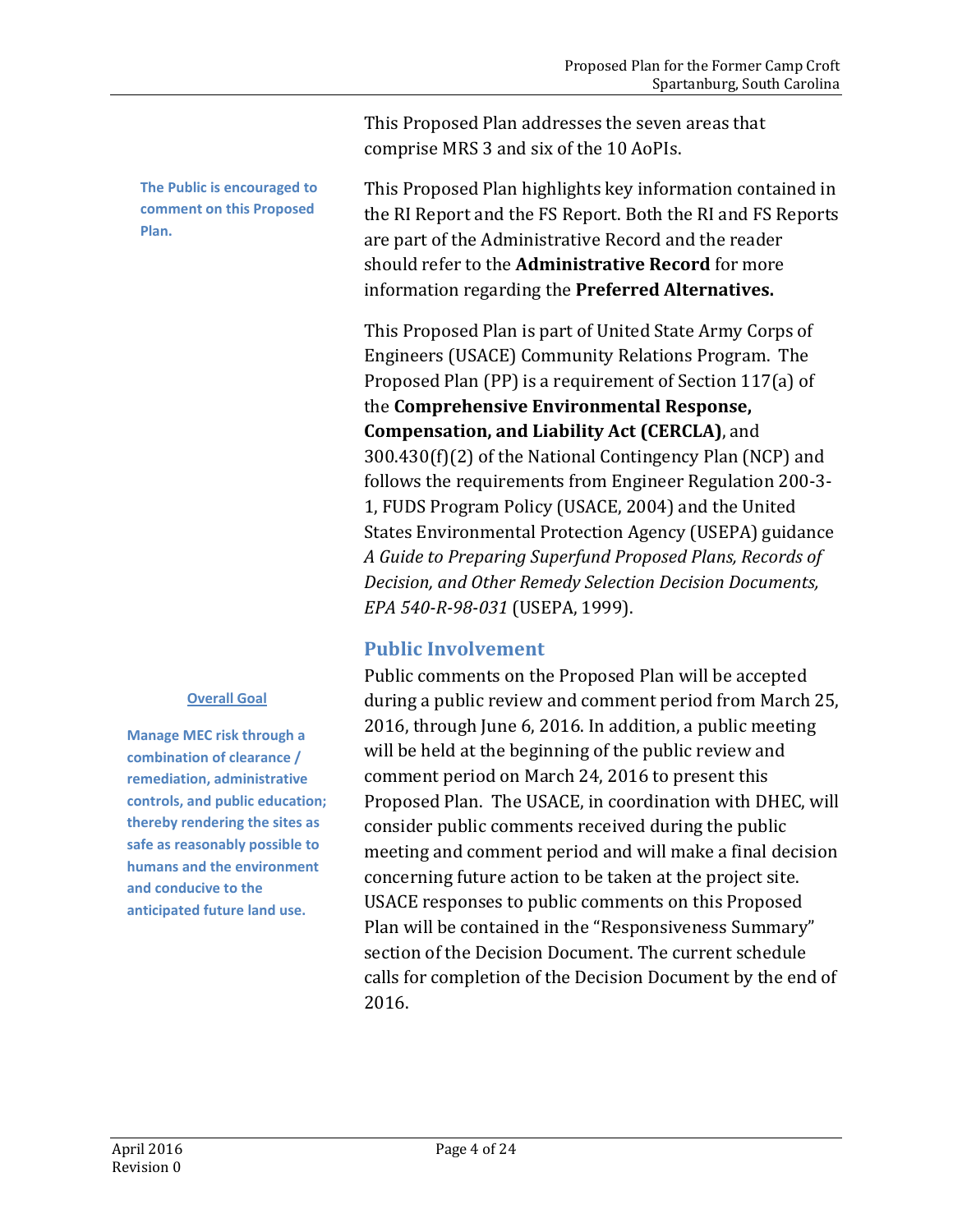## <span id="page-4-0"></span>**Project Site Background**

Camp Croft Infantry Replacement Training Center (IRTC) was officially activated on January 10, 1941 and consisted of two general areas: a series of firing ranges and a troop housing area with attached administrative headquarters, with housing for 20,000 trainees and support personnel. Camp Croft IRTC served as one of the Army's principal IRTCs; approximately 250,000 soldiers were trained at the facility. Camp Croft was also a prisoner-of-war camp during World War II. Camp Croft had at least 12 live ammunition training ranges used for small arms ammunition, anti-tank rockets, anti-aircraft artillery, 60 millimeter (mm) infantry mortars, and 81mm infantry mortars. The training range impact areas comprised 16,929 acres; a 175-acre grenade court was also located at the camp. The entire installation (just over 19,000 acres) was declared surplus in November 1946 and excessed to the War Assets Administration in 1947. Over the next three years, the land was either sold or transferred by quitclaim to organizations, business interests, or private interests.

### **Previous Public Involvement**

In an effort to keep the public informed, 12 Restoration Advisory Board (RAB) meetings and site visits relating to RI activities and Feasibility Study for the former Camp Croft have been conducted. RAB meetings and site visits were announced through notices in the local newspaper. Information was conveyed to the public via presentations, a project web site, and the information repositories. Public input was obtained through RAB meetings that included community involvement and requests for public comments.

# <span id="page-4-1"></span>**Project Site Characteristics**

The majority of the Camp Croft area is accessible to the public. Croft State Natural Area occupies 7,054 acres of the 19,044-acre FUDS property. The primary activities conducted at the park include hiking, mountain biking, camping, fishing, boating, and horseback riding. A golf course, private residences, light industry and commercial

**MEC items recovered at the former Camp Croft during the RI included: grenades, landmines, mortars, projectiles, and rockets.**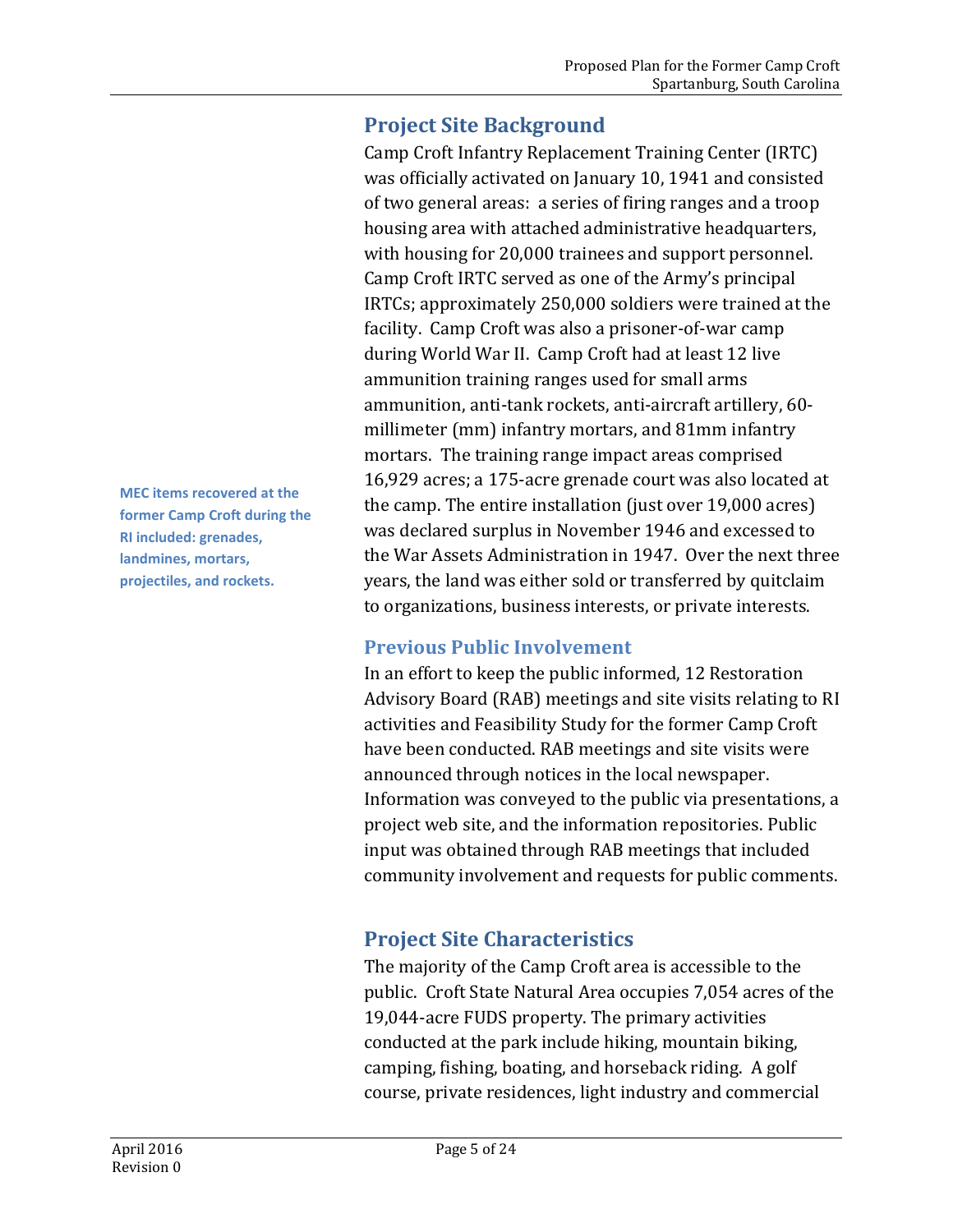entities are also situated within and adjacent to the FUDS boundary. It is likely those types of land use will continue in the future.

### **Nature and Extent of Contamination**

#### **Munitions and Explosives of Concern**

Since the early 1990s, numerous investigations and MEC clearance actions have been conducted at various locations within the former Camp Croft property, including Time Critical Removal Actions and Engineering Evaluations/Cost Analyses. The most recent activities include the RI and Interim Removal Action (IRA).

During the RI (2012 - 2013), MEC and munitions debris (MD) were recovered from the former Camp Croft (ZAPATA, 2014). MEC were classified into one of the following five categories; grenade, landmine, mortar, projectile, or rocket. Specific MEC items included Mk I and Mk II hand grenades, M15 hand grenades and M19 rifle grenades, M1 anti-tank mine, 60mm and 81mm mortars, 37mm, 57mm, 105mm illumination projectiles, and 2.36 inch rockets.

Based on the substantial MEC and MD findings during the RI investigation, the expansion area to the east of AoPI 9G and a portion of MRS 3 were recommended for an IRA, which was conducted between May and July 2013. During the IRA, approximately 50 acres were cleared of MEC and MD to a depth of six inches below the ground surface; 100% of the area was inspected. During the IRA, 173 MEC items were discovered and destroyed. Approximately 1,200 MD items were deemed to be intact versions of grenades and rockets, but were not MEC; those items were detonated along with the MEC items.

### **Munitions Constituents**

To complete the characterization of MC at the former Camp Croft, discrete soil samples were collected 0 - 2 inches below ground surface from areas with a high density of anomalies. Composite soil samples were collected from post-blow-in-place locations where munition items were

**Areas where MEC or high concentrations of MD were observed during the RI are:**

- **105mm Area**
- **60mm Mortar Area**
- **60/81mm Mortar Area**
- **Grenade Maneuver Area**
- **Maneuver Area**
- **Rocket/Grenade Maneuver Area**
- **Rocket & Rifle Grenade Area**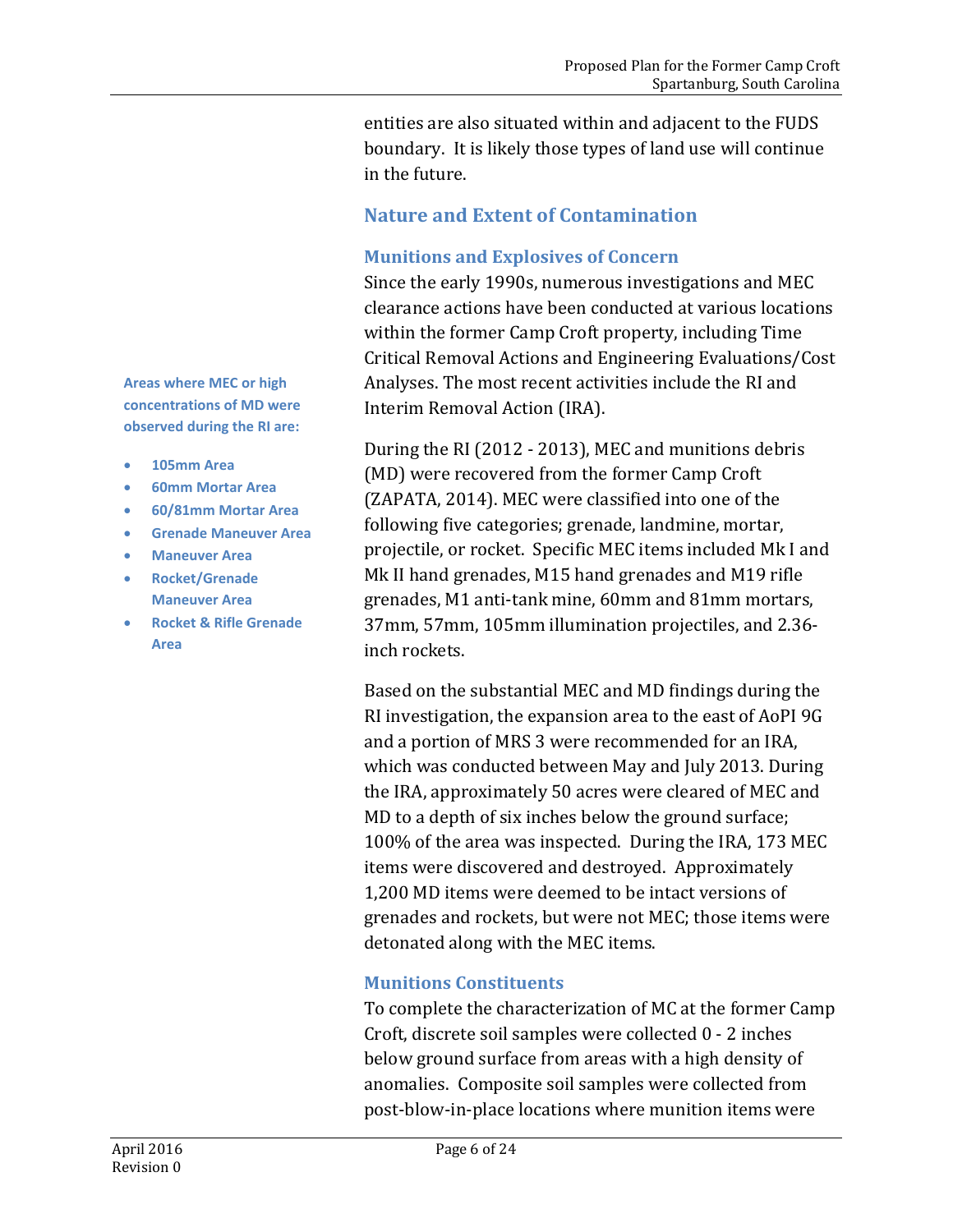intentionally detonated. Samples were analyzed for explosives and selected metals; antimony, copper, lead, and zinc.

No explosives were detected above the laboratory minimum detection limit. Lead was the only metal identified in exceedance of the Regional Screening Level (RSL). All but three discrete soil samples exhibited concentrations of lead below the RSL. Additional soil samples were collected from the areas exhibiting elevated lead levels. The results of subsequent samples field screening indicated that the lead contamination is localized.

# <span id="page-6-0"></span>**Scope and Role of Response Action**

A response action is used to prevent or minimize the potential interaction with MEC so that it does not cause substantial danger to present or future public health and welfare. The response action manages risk from potential residual MEC hazards and incorporates input from the landowner and other interested community members. Surface and subsurface MEC Clearance is the proposed response action for in high MEC-risk areas. **Land Use Controls (LUCs)** are proposed for lower risk areas. LUCs include educational materials and physical, legal, or administrative mechanism that restrict the use of, or limits access to, contaminated property to prevent or reduce risks to human health by means of behavior modification.

**Selection of a response action takes into consideration the MEC risk to public health and welfare as well as current and anticipated future land use.**

# <span id="page-6-1"></span>**Summary of Project Site Risks**

### **Human Health Risk Assessment**

- The MEC hazard assessment addressed the likelihood of human exposure to MEC and the MC risk assessment addressed the likelihood of exposure to explosives, antimony, copper, lead, and zinc from soil, sediment, and surface water.
- Current and projected land use includes residences, recreational use, commercial and light industry; groundwater is not currently used for potable water.

**A Response Action is to limit the potential for receptors to encounter or interact with potential MEC.**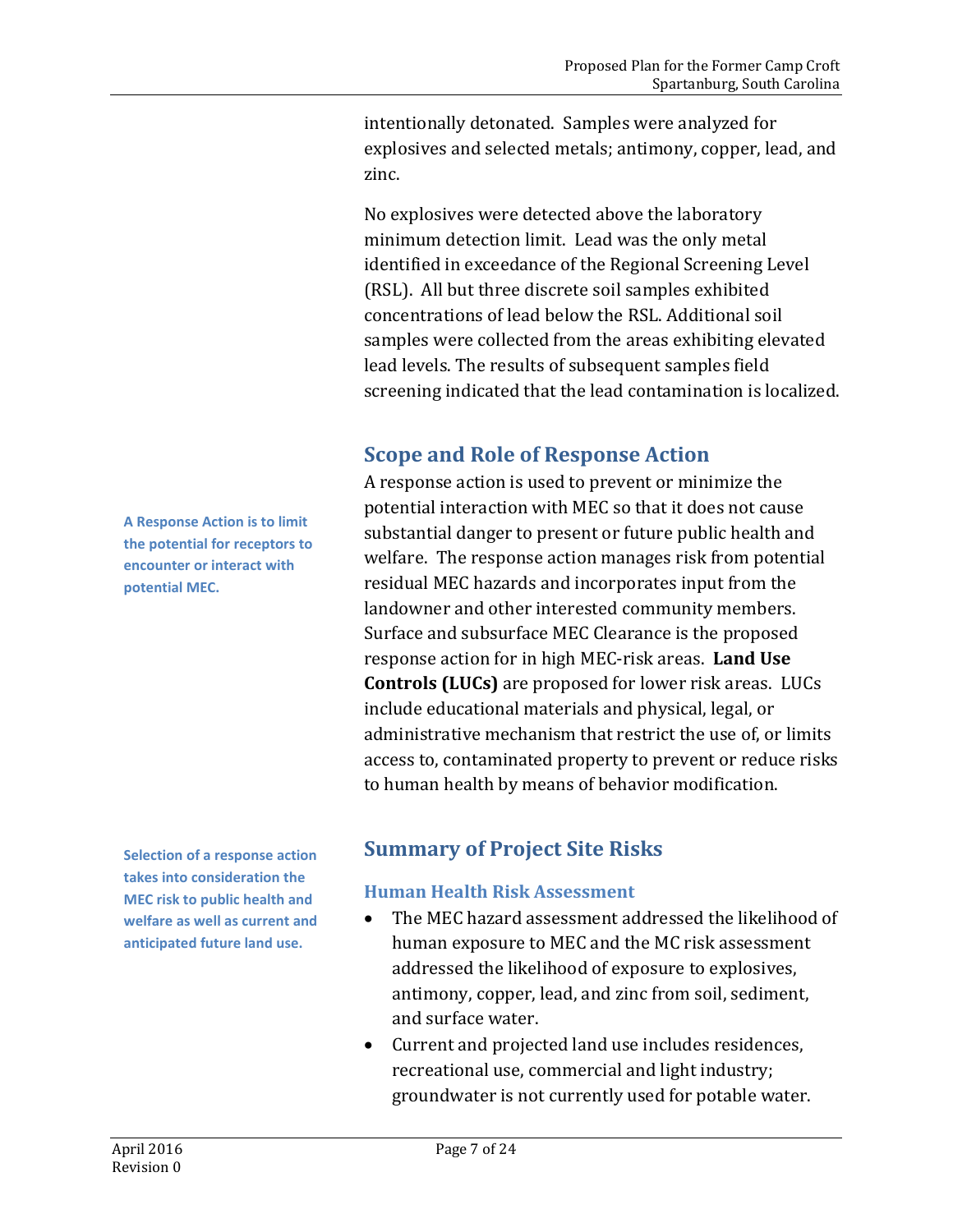**A qualitative MEC HA was conducted for areas that contained MEC to evaluate explosive hazard level conditions.**

**In general, MEC must be disturbed to present an explosive hazard.**

**No further action is proposed for MC.**

- The potentially-exposed population (human receptors) associated with the former Camp Croft includes construction personnel, residents, and recreational users (e.g., hiking, horseback riding, golf).
- The exposure pathway for MEC is complete through surface use and intrusive activities, if MEC is present.
- The exposure pathway (terrestrial, aquatic, and via groundwater) for explosives is complete; however, upon evaluation, potential risks associated with localized lead are considered negligible.

### **Ecological Risk Assessment**

- Although ecological receptors are present in the area, the focus for possible MEC exposure is on human receptors; ecological receptors are not considered at risk for MEC exposure.
- The exposure pathway (terrestrial, aquatic, and via groundwater) for MC is complete; however, these small affected areas comprise only a tiny fraction of the overall habitat and exposure to metal fragments that are not readily bioavailable suggests an overestimation of potential risks.
- Based on the results of MC sampling, it is not anticipated that significant adverse risks would occur to local populations of wildlife. No further action is recommended with respect to MC.

MEC was identified during the investigation. Therefore, procedures are required to ensure the public is informed of the risk and is knowledgeable of response procedures, and that a mechanism is in place to evaluate remedy adequacy.

Considering the current site conditions as the baseline, the MEC HA results for the seven sites where MEC was observed indicate the potential for explosive hazard conditions is considered "highest" at four areas, "high" at two areas, and "moderate" at one area. Results of the MEC HA are discussed in detail within the RI Report (ZAPATA, 2014), which is available on the project website at www.campcroft.net, and in the Administrative Record. Previously recovered MEC locations, MD density and future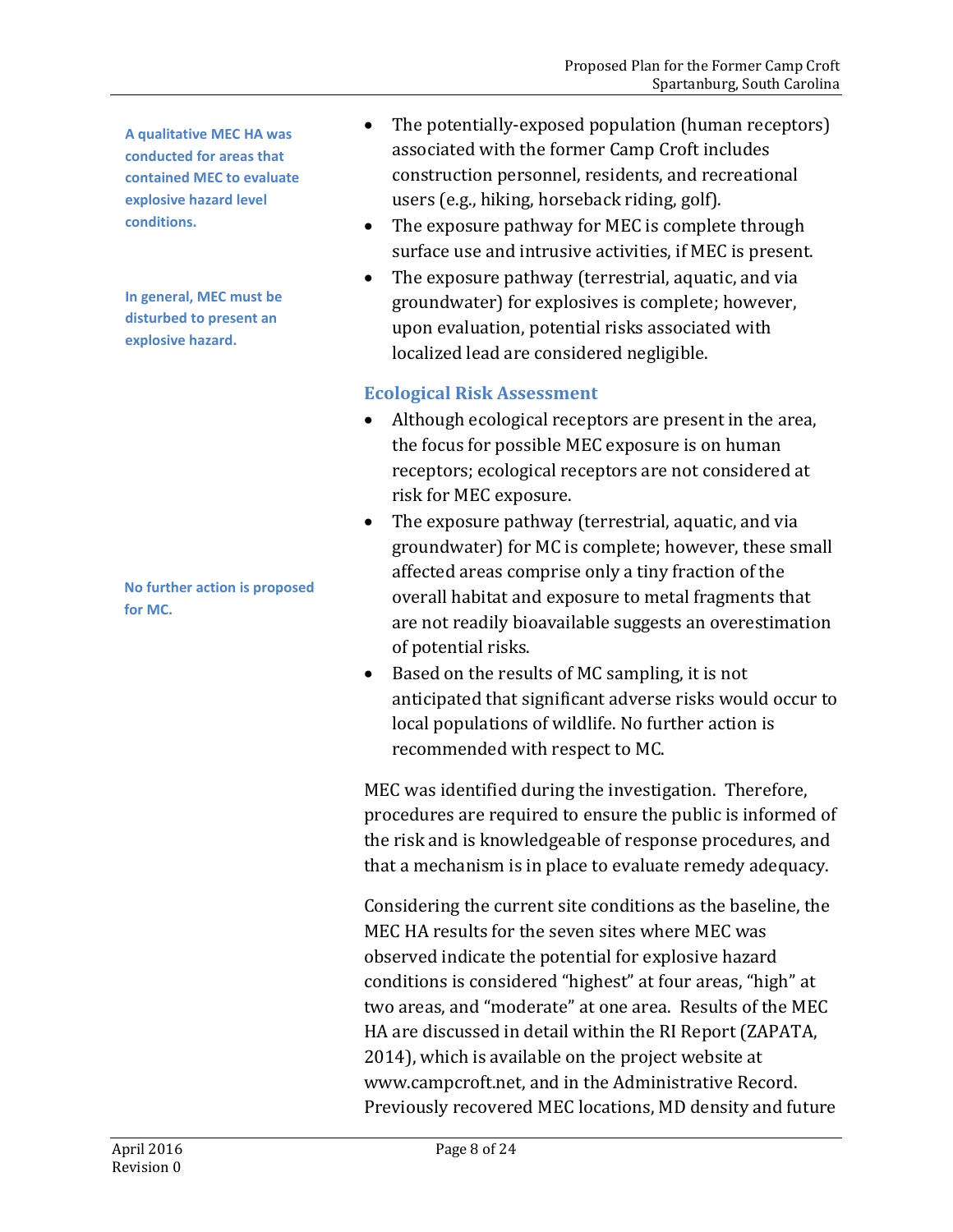land-use activities were also used to assess response alternatives.

During the RI, a risk assessment was conducted to determine the human health and ecological risks associated with potential MC exposure at each of the MRSs. Based on the MC analytical results, the risk assessments concluded that the potential for adverse risks to human health or ecological receptors from exposure to MC is negligible at the former Camp Croft. No further action is proposed for MC within the defined areas.

### **Concluding Statement**

It is the current judgment of the lead agency, USACE, that the Preferred Alternatives identified herein are necessary to protect public health and welfare from actual or potential explosive hazards present in the environment.

## <span id="page-8-0"></span>**Remedial Action Objectives**

The **Remedial Action Objectives (RAOs)** are cleanup criteria by which aspects of a cleanup under CERCLA are measured. Remedial alternatives to achieve the RAOs to manage MEC risk at Camp Croft include a combination of clearance/remediation, administrative controls, and public education; rendering the sites as safe as reasonably possible to humans and the environment and conducive to the anticipated future land use. For each area, MEC penetration depths and the potential intrusive depth based on land use (i.e., residential, industrial, recreational) were evaluated. In areas where MEC was confirmed, an additional one-foot depth was added to the RAO as a safety factor.

(*continued on next page*)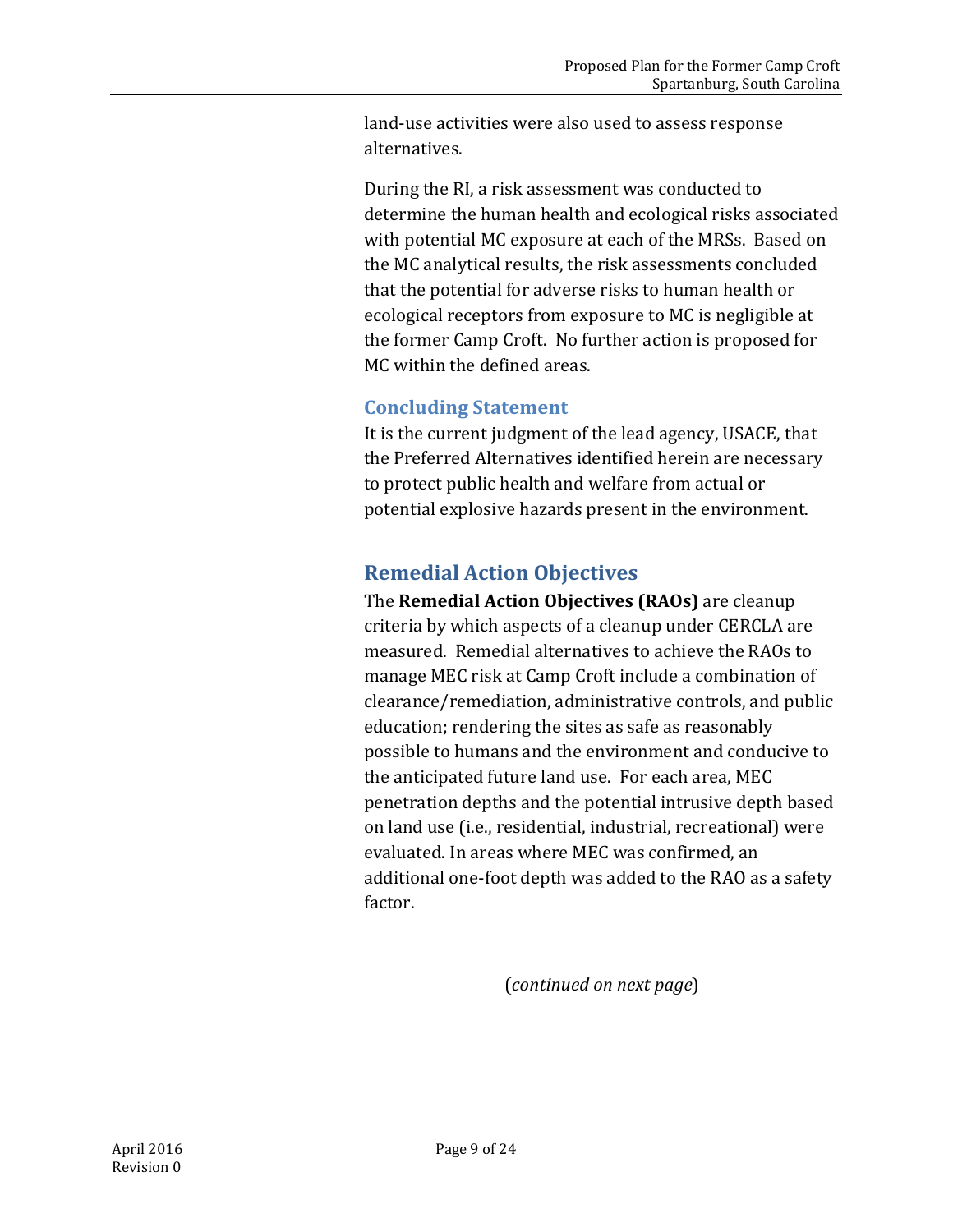| <b>Area</b>             | <b>MEC</b><br>Depth<br>$(bgs)^0$ | Land Use/<br>Depth (bgs) | R <sub>A</sub> O<br><b>Depth</b><br>(bgs) |
|-------------------------|----------------------------------|--------------------------|-------------------------------------------|
| $105 \text{ mm}$        | 2 ft                             | Resident/2 ft            | 3 <sub>ft</sub>                           |
| 60mm Mortar             | 6 in.                            | Resident/2 ft            | 3 <sub>ft</sub>                           |
| 60/81mm Mortar          | $15$ in.                         | Resident/2 ft            | 3 ft                                      |
| Grenade                 | 2 ft                             | Resident/2 ft            | 3 <sub>ft</sub>                           |
| Grenade Maneuver        | 6 in.                            | Resident/2 ft            | 3 <sub>ft</sub>                           |
| Maneuver                | 8 in.                            | Recreate/1 ft            | 2 ft                                      |
| Mortar/Rifle Grenade    |                                  | Recreate/1 ft            | 1 <sub>ft</sub>                           |
| Practice Grenade        |                                  | Resident/2 ft            | 2 ft                                      |
| Remaining Lands         |                                  | Resident/2 ft            | 2 ft                                      |
| Rocket                  |                                  | Resident/2 ft            | 2 ft                                      |
| Rocket/Grenade Maneuver | 4 in.                            | Resident/2 ft            | 3 <sub>ft</sub>                           |
| Rocket & Rifle Grenade  | 10 in.                           | Resident/2 ft            | 3 ft                                      |

### **Table 2 Remedial Action Objectives**

<span id="page-9-0"></span>^ Where no MEC has been confirmed, no depth is provided.

## **Summary of Remedial Alternatives**

Ten alternatives were developed by compiling numerous general response actions. A description of each of the four alternatives that were retained during the FS, following the screening process, is presented below. The preferred alternative for the 12 MRSs are presented in Section 9.0, herein.

Common Elements: Four munitions response alternatives were evaluated to identify the most appropriate response alternatives for each of the MRS areas and AoPIs. Many of the alternatives include the following common components:

- All alternatives, except the "No Action" alternative, limit the inadvertent exposure to MEC potentially remaining through either clearance of potential MEC or educational awareness on the appropriate response if suspected MEC is encountered; and
- All alternatives, except the "No Action" alternative are expected to attain the RAO in the areas exhibiting evidence of former military use.

Alternative 1 - No Action: No further action is conducted under this alternative. Evaluation of this alternative is required and used as a baseline for comparison with the

**All remedial alternatives include periodic monitoring to ensure effectiveness.**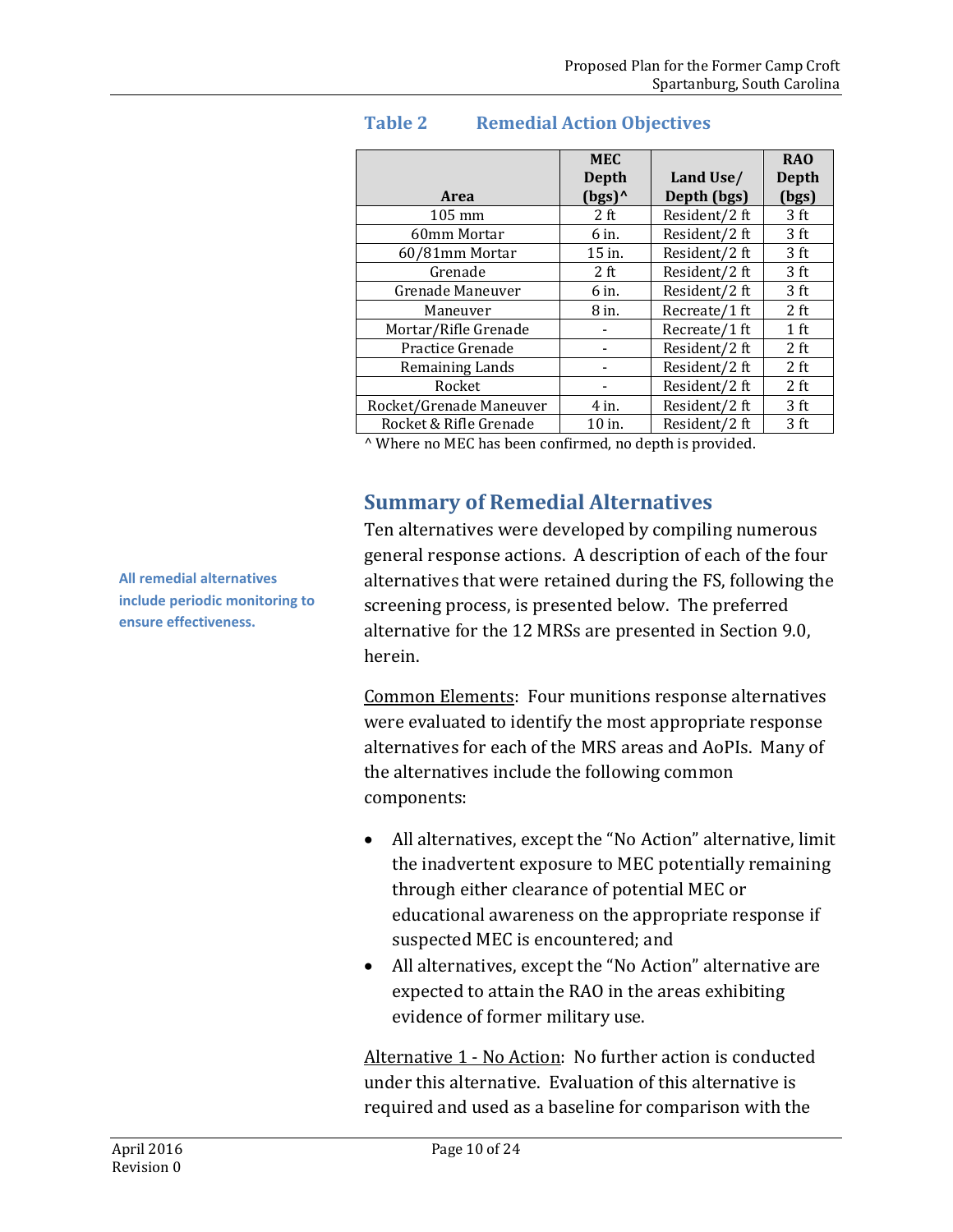**Five-year reviews will be conducted for alternatives that do not achieve UU/UE to ensure response action remains protective in accordance with current and future land use.**

other alternatives. No cost is associated with this alternative, since there would be no action.

Alternative 2 - Land Use Controls: LUCs are physical, legal, or administrative mechanisms that restrict the use or limits access to real property to prevent or reduce risks to human health, safety and the environment. This alternative includes limited LUC measures such as, access restrictions or physical barriers (e.g., fencing), site controls (e.g., signage), and educational materials developed to enhance the community's general understanding of site conditions. This alternative has no source reduction of potential MEC. Educational awareness can be effective at modifying people's behavior to reduce interaction with potential MEC.

Alternative 3 – Analog Surface and Subsurface MEC Clearance and LUCs: This alternative involves the clearance of MEC that are present on the ground surface and in the subsurface using analog geophysical instrumentation. Brush clearance would be required in many areas prior to the clearance. MEC and potential MEC would be removed and disposed of using approved/safe procedures. Accessibility to areas within each MRS will be dependent upon vegetation/terrain, landowner cooperation, and granting of right-of-entry. The MEC clearance would not be conducted under any existing paved surfaces, streams, and structures. Alternative 3 is considered appropriate in areas where MEC items are present on the surface and subsurface. However, due to limitations of the technology, it is possible that some munitions items may not be detected. To reduce risk associated with potential residual munitions, LUCs would be implemented as described in Alternative 2.

Alternative 4 – Digital Advanced Classification Surface and Subsurface MEC Clearance to Support Unlimited Use/Unrestricted Exposure: This alternative uses digital geophysical instrumentation in a specialized configuration for data collection such that data can be digitally compared to an established database, and anomalies can be discriminated. These advanced classification methods are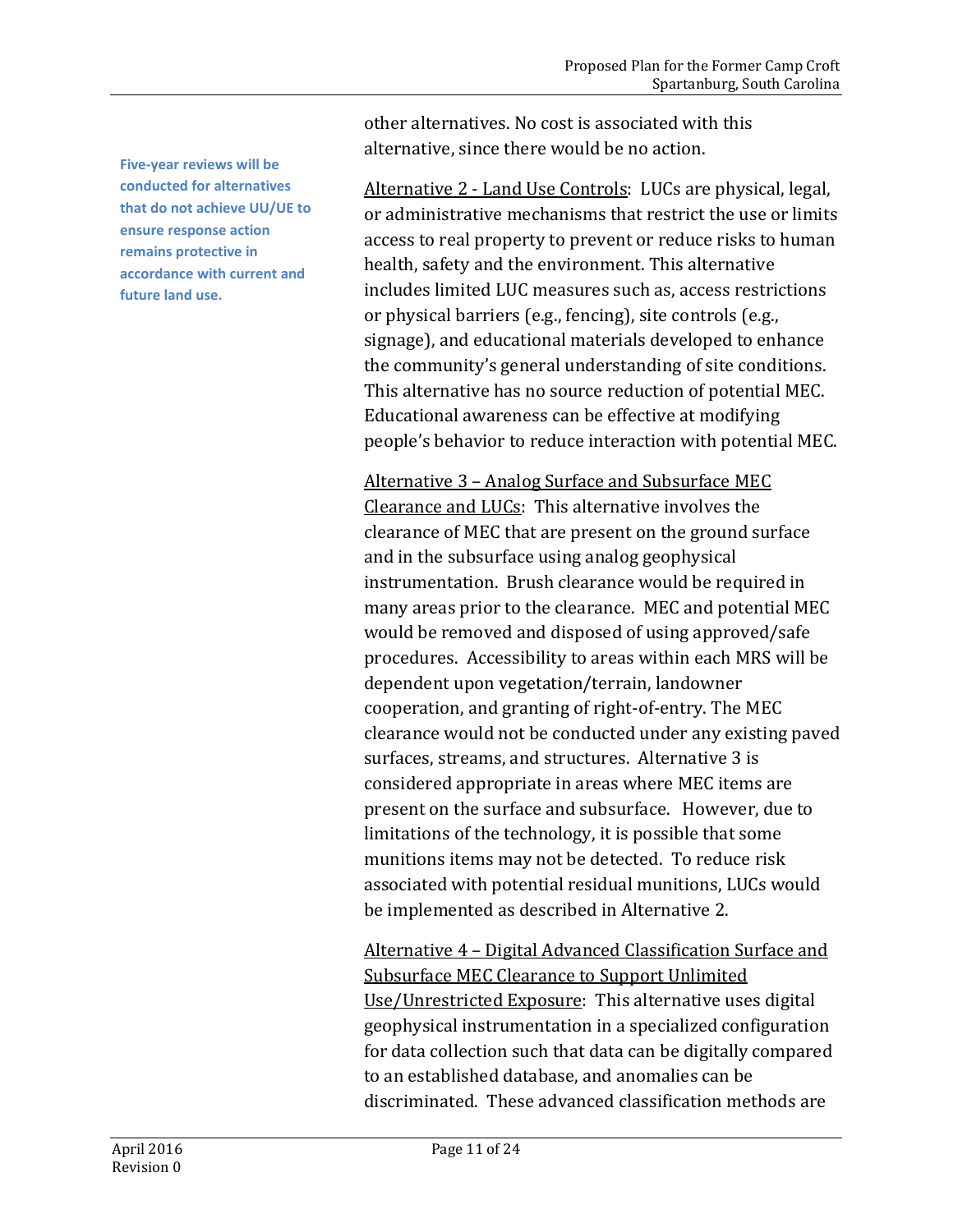cutting-edge and allow experienced geophysicist to classify anomalies as MEC, separate from other non-MEC anomalies. Anomalies identified as MEC would be excavated and disposed of using approved/safe procedures. Extensive brush clearance would likely be required in many areas prior to the clearance action. The MEC clearance would not be conducted under any existing paved surfaces, streams, and structures. Accessibility to areas within the MRS will be dependent upon vegetation/terrain, landowner cooperation, and granting of right-of-entry.

With this advanced technology, it is anticipated that the completion of the MEC clearance would reduce the MEC hazard to a level to support unlimited use/unrestricted exposure (UU/UE). As such, LUCS and long-term monitoring would not be required. Alternative 4 is considered appropriate in areas where MEC items are present on the surface and in the subsurface.

## <span id="page-11-0"></span>**Evaluation of Alternatives**

The Comprehensive Environmental Response, Compensation, and Liability Act (CERCLA) defines nine criteria for evaluation of alternatives for each MRS. The nine criteria are used to evaluate the different munitions response alternatives individually and against each other in order to select a remedy.

This section of the Proposed Plan profiles the relative performance of each alternative against the nine criteria, noting how it compares to the other options under consideration. The detailed screening of alternatives can be found in the FS Report. A description and purpose of the three groups follow:

- Threshold Criteria are requirements that each alternative must meet in order to be eligible for selection;
- Primary Balancing Criteria are used to weigh major trade-offs among alternatives; and

**Nine criteria are used to evaluate response alternatives in order to select a remedy.**

**The nine criteria fall into three groups: threshold criteria, primary balancing criteria, and modifying criteria.**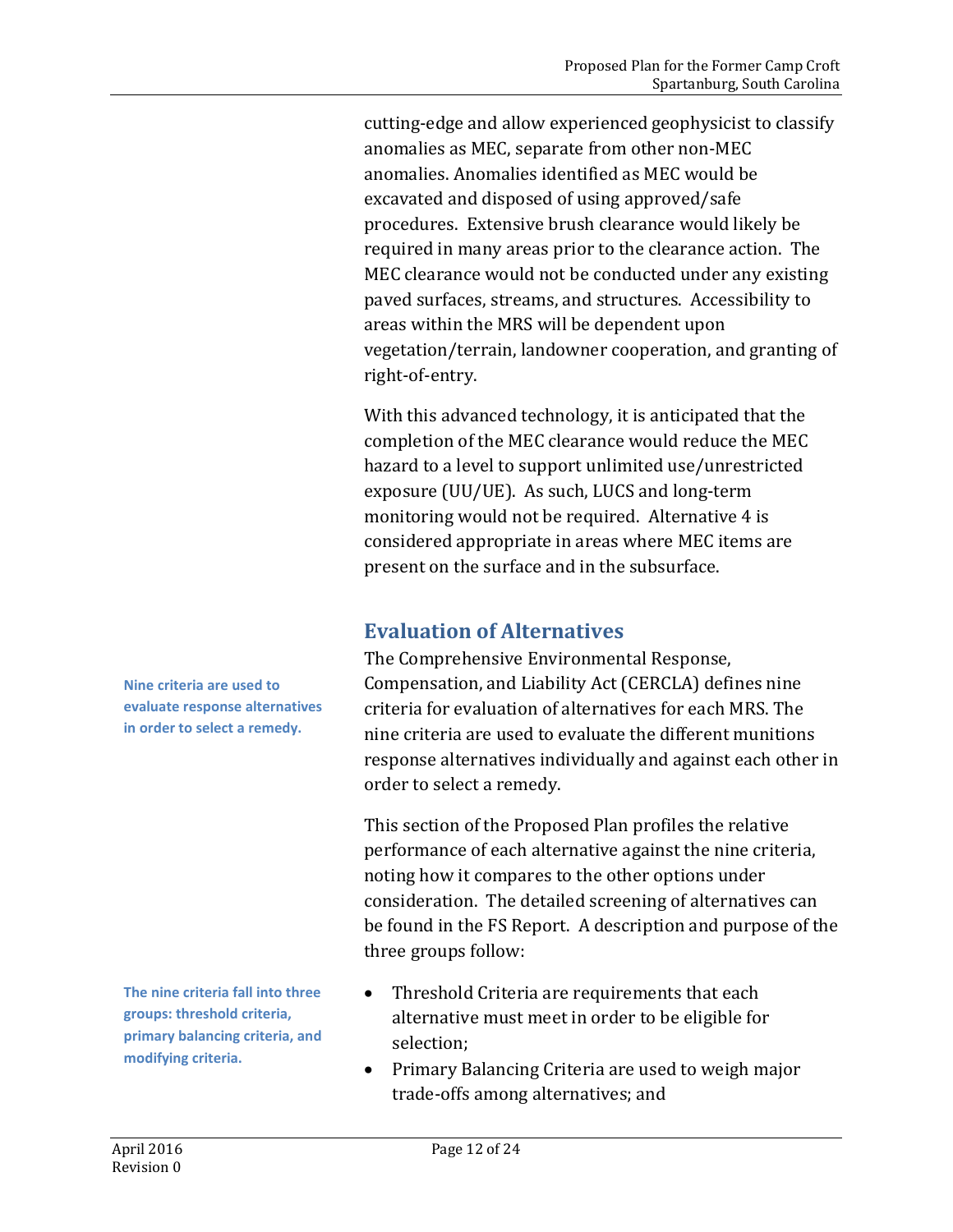• Modifying Criteria are considered to the extent that information is available, but cannot be fully evaluated until after public comment is received on this Proposed Plan. In the final balancing of tradeoffs among proposed alternatives, modifying criteria are of equal importance as the balancing criteria.

## **Threshold Criteria**

### **1. Overall Protection to Human Health and the Environment**

This evaluation criterion assesses the protectiveness of an alternative and its ability to meet the RAOs. It assesses if an alternative reduces the public's potential exposure to MEC, thereby reducing potential injury or death, and protects the environment. When evaluating this criterion, the presence of MEC at the site, and current and anticipated future land uses is taken into consideration. Each alternative was also evaluated in terms of whether it would reduce the amount of MEC within the MRS. Alternative 1 does not offer protection to human health or the environment since no action is associated with this alternative. Alternative 2 is protective and relies on behavior modification of individuals when accessing the MRS area or AoPI as to the appropriate action in the event that MEC is encountered (i.e., do not handle suspected item and contact authorities). Alternative 3 provides protection by removing surface and subsurface MEC. Alternative 4 provides protection by removing surface and subsurface MEC using advanced technology.

### **2. Compliance with Applicable or Relevant and Appropriate Requirements (ARAR)**

An ARAR is a promulgated standard that pertains to contaminants at a site or action that needs to be taken at the site, such as cleanup standards. Administrative requirements such as consultation and permitting are not ARARs. This evaluation criterion serves to assess whether each alternative meets all the potential federal and state ARARs as identified in the RI process. ARARs may be refined through the remainder of the CERCLA process until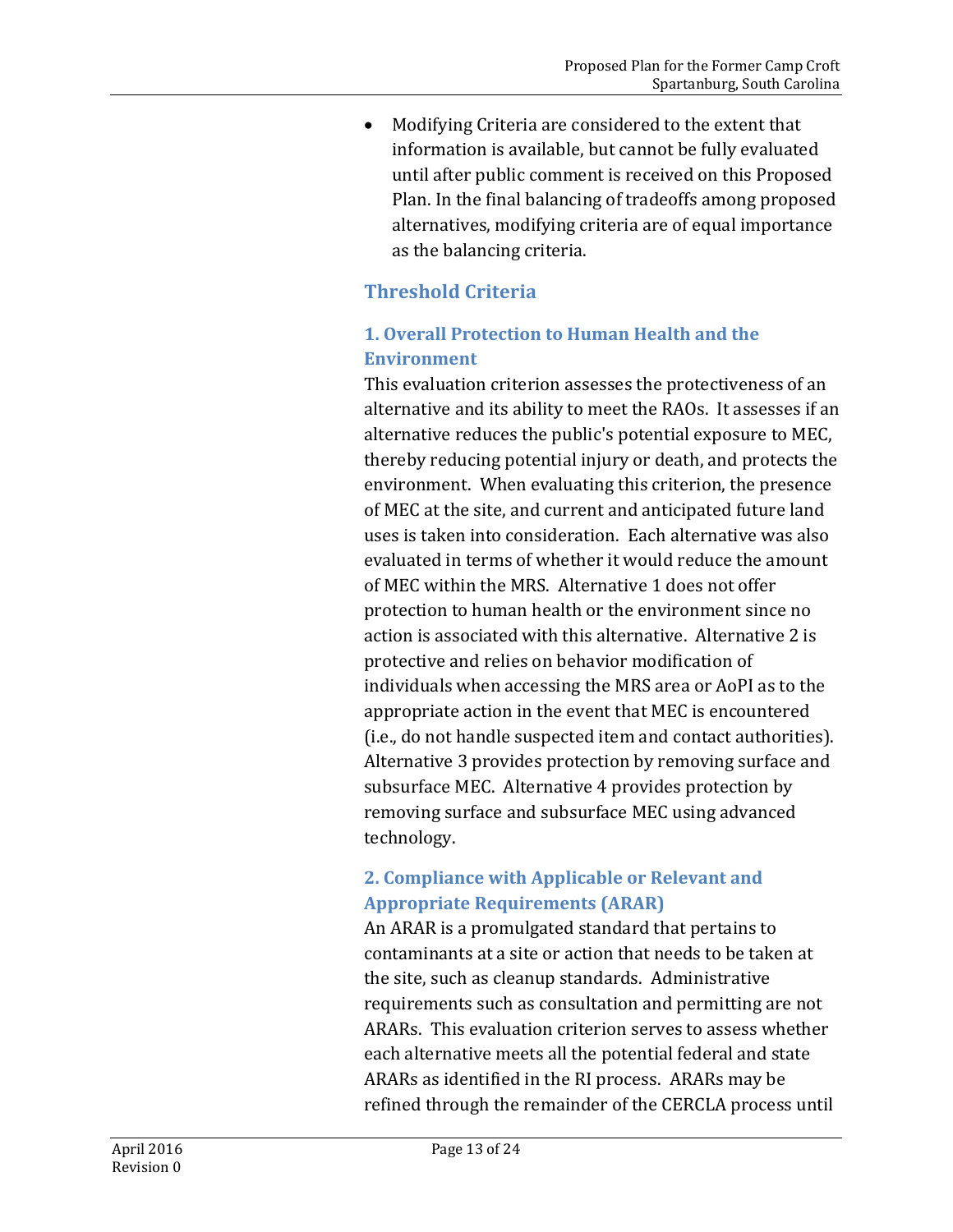a decision document is finalized, at which point those ARARs are incorporated into the remedial action decision. No chemical-, location-, or action-specific ARARs have been identified at the former Camp Croft.

### **Primary Balancing Criteria**

#### **3. Long-Term Effectiveness and Permanence**

This evaluation criterion addresses the effectiveness of an alternative in terms of the risk remaining at the site after the response objectives have been met. Long-term management should be implemented post-remedial action to ensure effectiveness, especially with respect to any changes in land use. Alternative 4 was determined to provide the best long-term effectiveness and permanence based on the ability to significantly reduce the risk due to possible MEC on the surface and in the subsurface. Alternative 3 removes MEC from the surface and subsurface but based on the technology, requires LUCs for long-term effectiveness to manage potential subsurface encounters with an explosive hazard. Although Alternative 2 can deter inappropriate interaction with MEC, it cannot prevent it.

### **4. Reduction of toxicity, Mobility, or Volume**

Alternatives 1 and 2 offer no reduction in toxicity, mobility, or volume of contaminants and are assigned the lowest ranking. However, implementation of Alternative 2 is assumed to reduce receptor exposure by encouraging individuals to spend less time within the MRSs through education. Alternative 3 provides some reduction of risk to MEC remaining on the surface and subsurface. Alternative 4 provides the greatest reduction of toxicity, mobility, or volume as a result of subsurface MEC clearance using advanced technologies. Implementation of Alternative 4 would remove the source (MEC) to the depth compatible with land use.

Alternative 4 (and to a lesser extent Alternative 3) rely upon clearance actions to decrease the MEC source hazard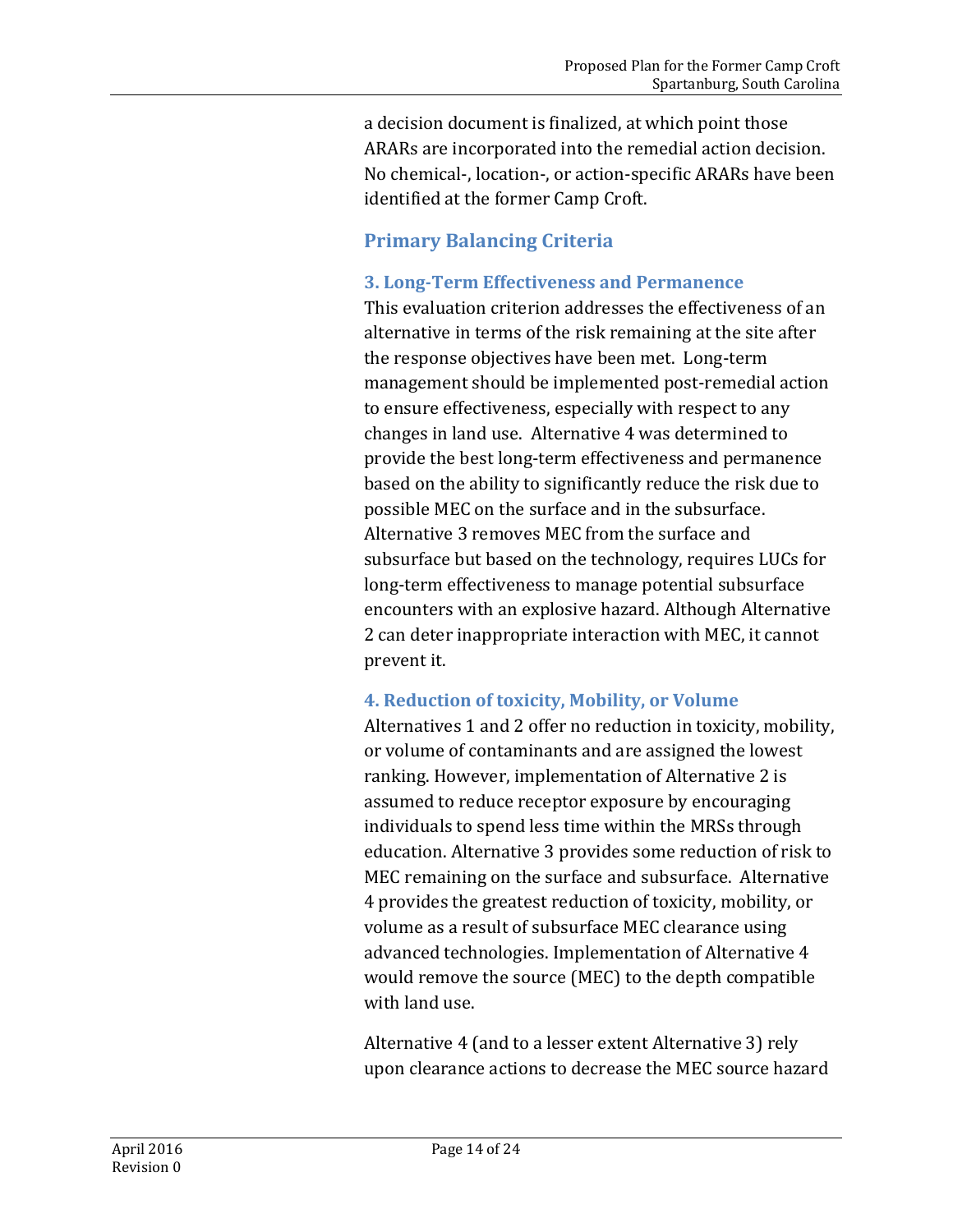and reduce the likelihood of interaction. Alternatives 1 and 2 provide no reduction of MEC source.

#### **5. Short-Term Effectiveness**

Alternatives 3 and 4 are determined to have the greatest risk and least short-term effectiveness due to the risk to workers conducting the clearance. Due to the increased likelihood of MEC detonation during implementation of Alternatives 3 and 4, qualified unexploded ordnance (UXO) technicians must perform the work. Alternatives 1 and 2 present no short-term impacts or adverse impacts on workers and the community.

### **6. Implementability**

Alternative 1 and Alternative 2 were determined to be the easiest to implement. Alternative 1 is both technically and administratively feasible, and no services or materials are necessary for implementation. Alternative 2 is also both technically and administratively feasible, with fact sheets and website readily available. Alternative 3 removes MEC from the surface and subsurface, and relies on educational awareness for long-term effectiveness. Alternatives 3 and 4 are both technically and administratively feasible but require specialized personnel and equipment to implement. Alternatives 3 and 4 also require the development of detailed work plans.

### **7. Cost**

The cost criterion evaluates the financial cost to implement the alternative. The cost criterion includes direct, indirect, and long-term operation and maintenance costs. Direct costs are those costs associated with the implementation of the alternative. Indirect costs are those costs associated with administration, oversight, and contingencies. These costs were adapted from costs associated with similar activities conducted at former Camp Croft and cost estimates prepared for other sites. The actual costs will depend on true labor rates, actual site conditions, final project scope, and other variable factors. The alternative with the lowest cost to implement would be Alternative 1, which requires no action; therefore, no costs are incurred.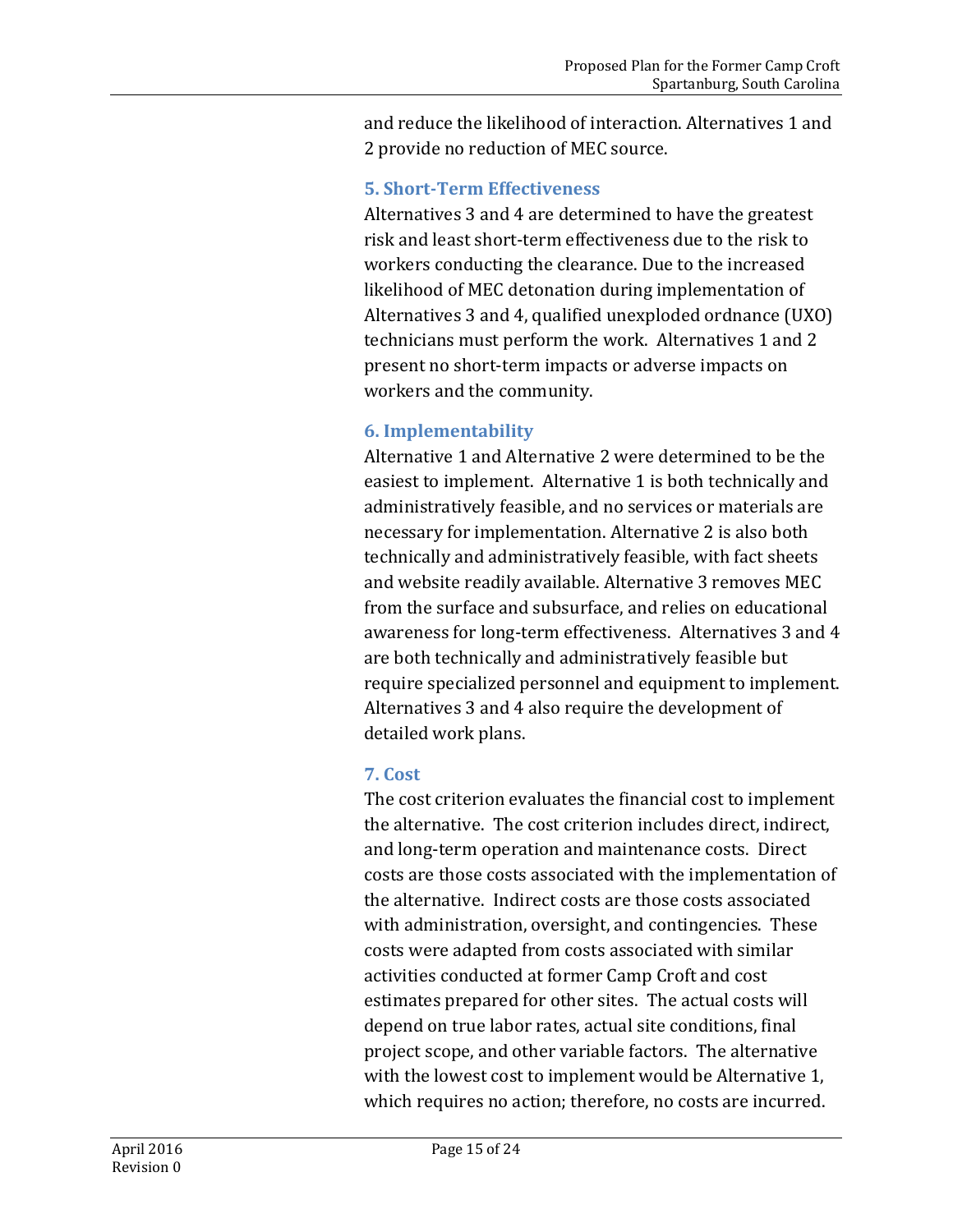Alternative 2 requires relatively low costs compared to Alternatives 3 and 4, which are the most costly to implement.

### **Modifying Criteria**

#### **8. State Acceptance**

This evaluation criterion considers whether the State agrees with the analyses and recommendations, as described in the FS and PP. State acceptance is evaluated after the public comment period.

#### **9. Community Acceptance**

The community acceptance of the preferred alternative will be evaluated and assessed after the public comment period ends and will be described in the decision document for each MRS area and AoPI.

### **Evaluation Summary**

Each alternative was evaluated against the nine criteria and then evaluated against each other. Table 3 presents a comparative analysis of the alternatives. The following conclusions were derived from the comparative analysis:

- Alternative 1 is recommended to be ruled out for all MRSs, and is not considered protective of human health and the environment. Alternative 1 is ineffective in reducing risk to human health and the environment and has no long-term permanence.
- Alternative 2 achieves the threshold criteria of overall protectiveness to human health and the environment, complies with ARARs, and achieves the balancing factors of long-term effectiveness, permanence, shortterm effectiveness, implementability and cost. This alternative provides no reduction in toxicity, mobility, or volume of MEC, if MEC is present.
- Alternative 3 would provide an added level of protection but would not eliminate the potential that MEC remains enough to not require LUCs.
- Alternative 4 would provide a level of protection to support UU/UE.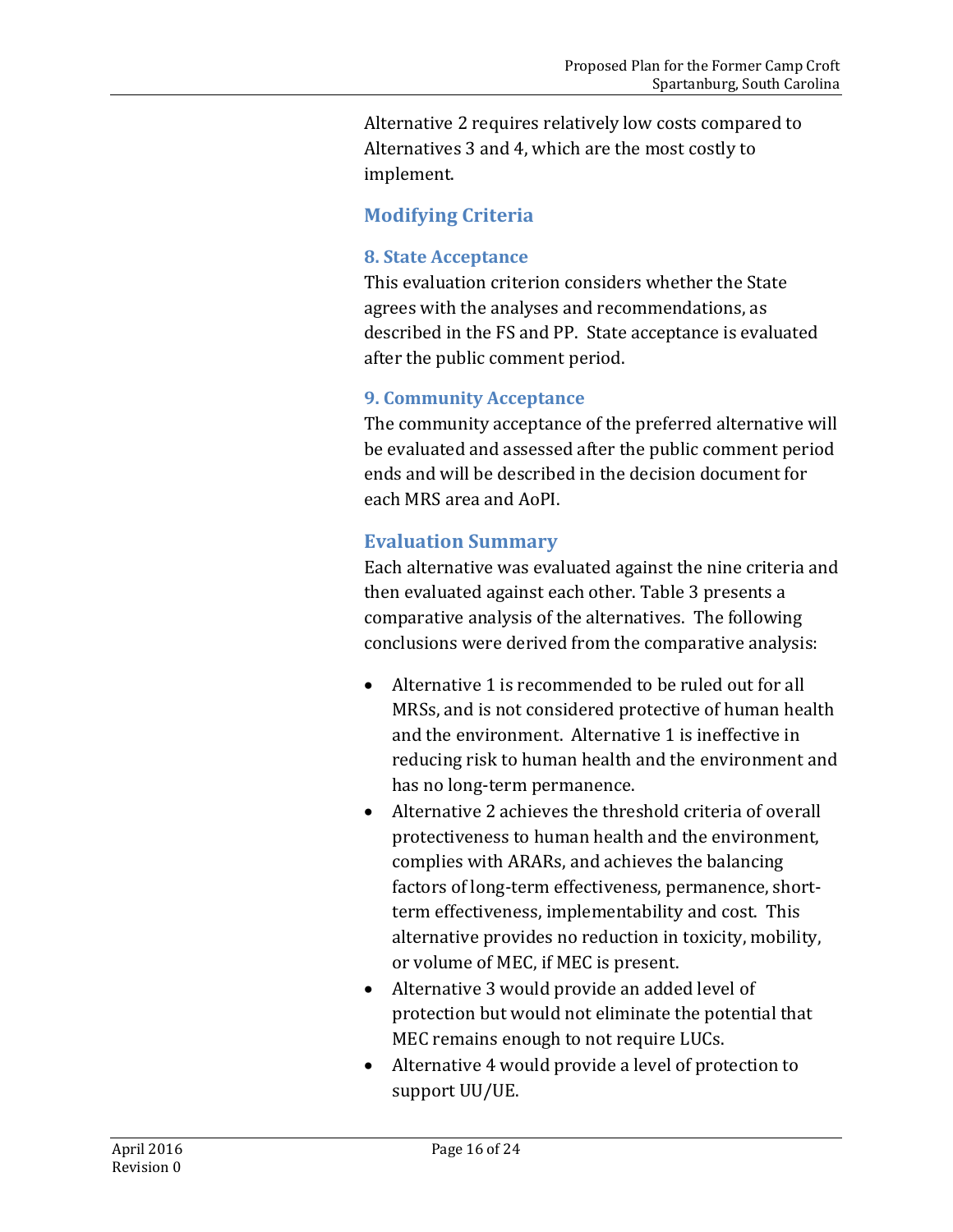| <b>EPA's Nine CERCLA Evaluation</b><br><b>Criteria</b>          | <b>Alternative 1</b><br><b>No Action</b><br>(Baseline<br>Condition) | <b>Alternative 2</b><br><b>Land Use</b><br><b>Controls and</b><br><b>Long-Term</b><br><b>Management</b><br>(LTM) | <b>Alternative 3</b><br><b>Analog Surface</b><br>& Subsurface<br><b>MEC Clearance,</b><br><b>LUCs and LTM</b> | <b>Alternative 4</b><br><b>Digital</b><br><b>Advanced</b><br><b>Classification</b><br>Surface &<br><b>Subsurface</b><br><b>MEC Clearance</b><br>to Support<br>UU/UE |
|-----------------------------------------------------------------|---------------------------------------------------------------------|------------------------------------------------------------------------------------------------------------------|---------------------------------------------------------------------------------------------------------------|---------------------------------------------------------------------------------------------------------------------------------------------------------------------|
| Overall Protectiveness of Human<br>Health and the Environment   | Not protective                                                      | Protective                                                                                                       | Protective                                                                                                    | Protective                                                                                                                                                          |
| Compliance with ARARs                                           | N/A                                                                 | N/A                                                                                                              | N/A                                                                                                           | N/A                                                                                                                                                                 |
| Long-Term Effectiveness and<br>Permanence                       | O                                                                   | O/O                                                                                                              | O/                                                                                                            |                                                                                                                                                                     |
| Reduction of Toxicity, Mobility, or<br>Volume through Treatment | O                                                                   | O                                                                                                                | $\bullet$                                                                                                     |                                                                                                                                                                     |
| <b>Short-Term Effectiveness</b>                                 | O                                                                   | $\circ$                                                                                                          | O/                                                                                                            |                                                                                                                                                                     |
| Implementability                                                | O                                                                   | $\bullet$                                                                                                        | $\mathbf{o}$                                                                                                  | O/                                                                                                                                                                  |
| Cost                                                            | N/A                                                                 | \$                                                                                                               | \$\$/\$\$\$                                                                                                   | \$\$                                                                                                                                                                |
| State Acceptance                                                | No                                                                  | To Be<br>Determined                                                                                              | To Be<br>Determined                                                                                           | To Be<br>Determined                                                                                                                                                 |
| <b>Community Acceptance</b>                                     | N <sub>0</sub>                                                      | To Be<br>Determined                                                                                              | To Be<br>Determined                                                                                           | To Be<br>Determined                                                                                                                                                 |

#### **Table 3 Comparative Analysis of Alternatives**

Symbols:  $\bullet$  – Relatively High;  $\bullet$  – Relatively Moderate;  $\circ$  – Relatively Low to none Cost: \$ – Low or minimal costs; \$\$ – Moderate costs; \$\$\$ – High costs

# <span id="page-16-0"></span>*Preferred Alternatives*

Table 4 presents the preferred alternative for each area recommended for a remedial action, along with an estimated cost. The preferred alternative takes into account overall protectiveness based on the potential for residual MEC, current and future land use, and cost.

(*continued on next page*)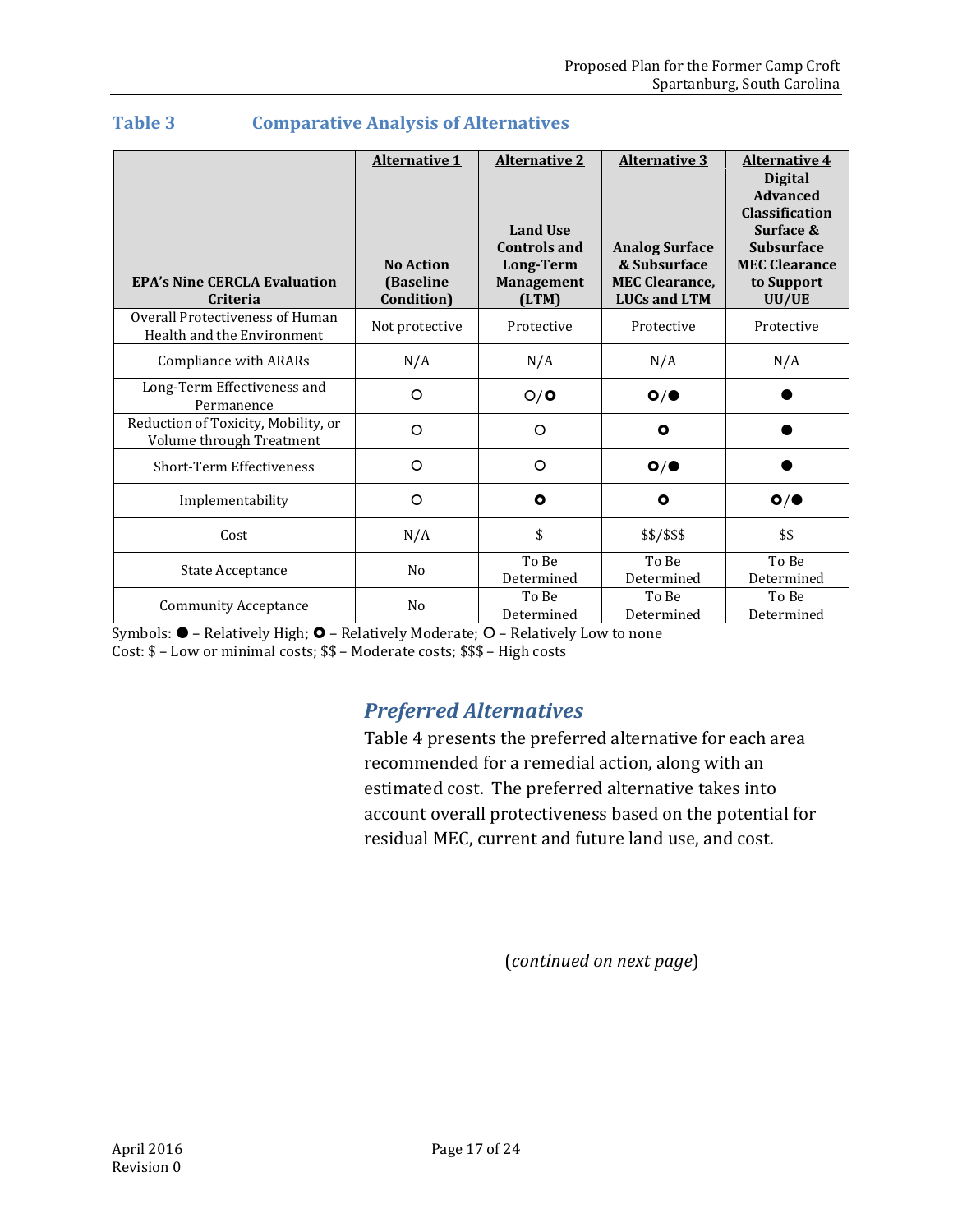|                              |              | <b>Preferred Alternative</b> |                       |                       |
|------------------------------|--------------|------------------------------|-----------------------|-----------------------|
| <b>MRS</b>                   | <b>Acres</b> | <b>Alternative #2</b>        | <b>Alternative #4</b> | <b>Estimated Cost</b> |
| 105mm Area                   | 1,399.5      |                              |                       | \$9,325,693           |
| 60mm Mortar Area             | 303.4        |                              |                       | \$2,021,444           |
| 60/81mm Mortar Area          | 301.3        |                              |                       | \$2,007,453           |
| Grenade Area                 | 19.2         |                              |                       | \$34,822              |
| Grenade Maneuver Area        | 450.5        |                              |                       | \$3,001,518           |
| Maneuver Area                | 1,276.5      |                              |                       | \$8,504,856           |
| Mortar/Rifle Grenade Area    | 22.9         |                              |                       | \$41,533              |
| Practice Grenade Area        | 6.4          |                              |                       | \$11,607              |
| Remaining Lands              | 9.093.6      |                              |                       | \$16,492,307          |
| Rocket Area                  | 93.9         |                              |                       | \$170,302             |
| Rocket/Grenade Maneuver Area | 126.3        |                              |                       | \$458,130             |
| Rocket & Rifle Grenade Area  | 108.5        |                              |                       | \$722,896             |

#### **Table 4 Preferred Alternatives**

**Land Use Controls will be implemented broadly across the former Camp Croft, and specifically at designated MRSs.**

Alternative 2 includes limited LUC measures such as, access restrictions or physical barriers (e.g., fencing), site controls (e.g., signage), and educational materials developed to enhance the communities general understanding of site conditions. These LUCs will specify designated MRS but, will be more broadly implemented site-wide, to inform the public and site visitors about potential hazards (MEC) and will identify appropriate response procedures in the event that MEC is found. Five-year reviews will be conducted to re-evaluate site conditions to ensure the LUCs remain effective in controlling potential explosive hazards.

Alternative 4 uses advanced classification to identify MEClike items for excavation and disposal. The alternative includes surface and subsurface MEC clearance to support unlimited use/unrestricted exposure within the cleared areas.

### **Summary Statement**

Based on information currently available, the USACE believes the Preferred Alternatives meets the threshold criteria and provides the best balance of tradeoffs among the other alternatives with respect to the balancing and modifying criteria. The USACE expects the Preferred Alternative to satisfy the following statutory requirements of CERCLA §121(b): 1) be protective of human health and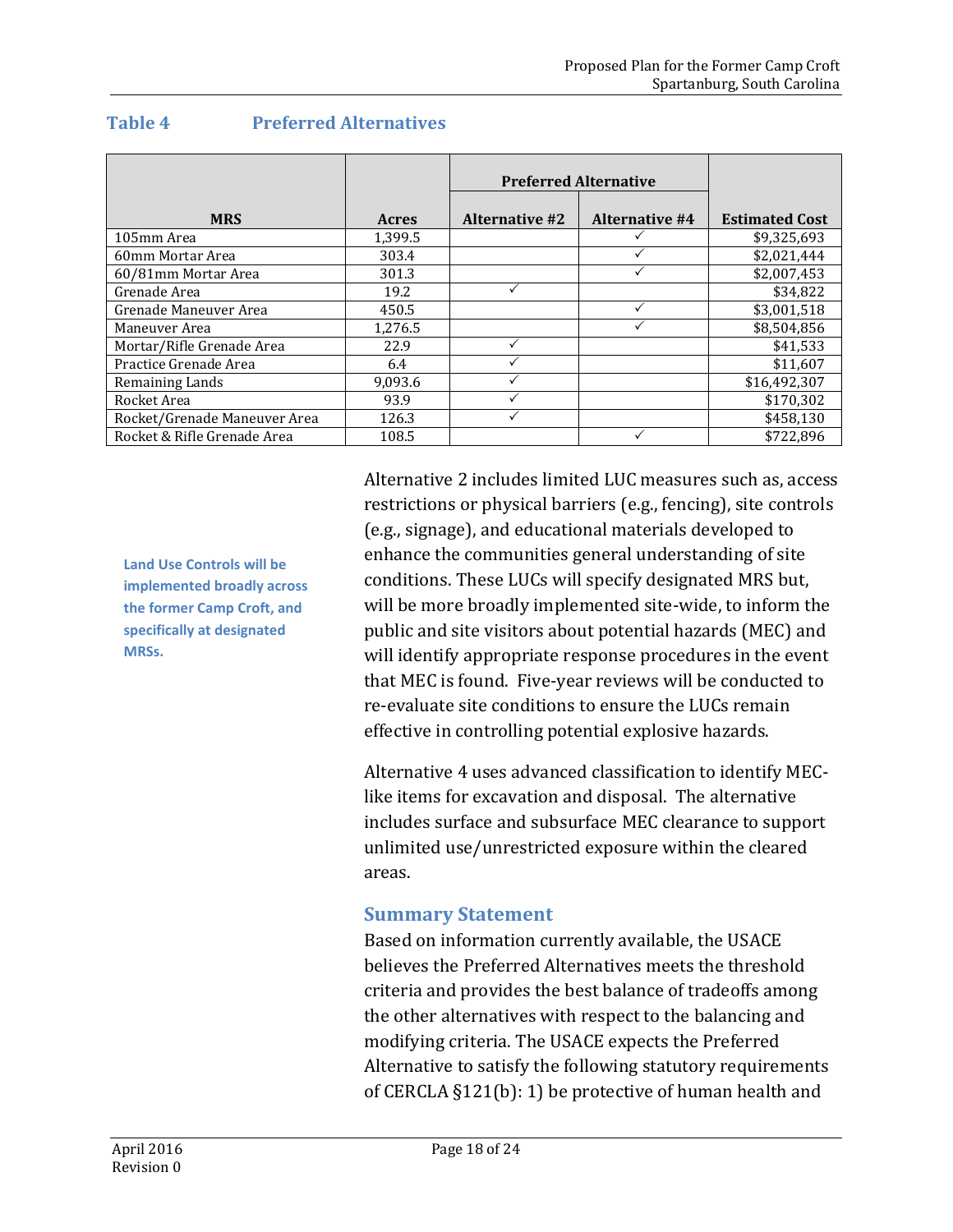**A public meeting will be held during the public review and comment period on 24 March 2016 to explain this Proposed Plan.**

**Written comments will be accepted from 25 March through 6 June 2016.**

**For more information about the Former Camp Croft please contact:**

**U.S. Army Corps of Engineers**

**Ray Livermore 69 Darlington Avenue Wilmington, NC 28403 (912) 652-5363 Raymond.r.livermore@ usace.army.mil**

**or visit the website: http://www.campcroft.net**



the environment; 2) comply with ARARs; 3) be costeffective; 4) utilize permanent solutions and alternative treatment technologies or resource recovery technologies to the maximum extent practicable; and 5) consider the preference for treatment as a principal element during Alternative analysis.

Five-year reviews will also be conducted at areas that have LUCs as their remedial alternative to re-evaluate if the response action continues to minimize explosives safety risks and continue to be protective of human health, safety, and the environment. More frequent formal reviews (more often than five years) may be needed if substantial land use changes are identified or RAOs are not being met.

The preferred alternatives presented above are based on current information and could change in response to public comment or new information.

## <span id="page-18-0"></span>**Community Participation**

USACE provided information and solicited public input to the investigation and remediation of the MRS areas and AoPIs at the former Camp Croft through stakeholder and public meetings. Project related documents, such as the Remedial Investigation and Feasibility Study reports, are available digitally on the project website and bound copies placed in the Information Repository:

### **Information Repository/Administrative Record:**

Spartanburg County Public Library 151 South Church Street Spartanburg, SC 29306 Telephone: (864) 596-3500

The USACE is soliciting public review and comment on all the alternatives identified for the MRSs. Public comments are considered before any action is selected and approved. A public meeting will take place at 6:30pm on 24 March 2016, at the Spartanburg Marriott, 299 N. Church Street, Spartanburg, SC 29306. Representatives from the USACE and the South Carolina DHEC will be present at the meeting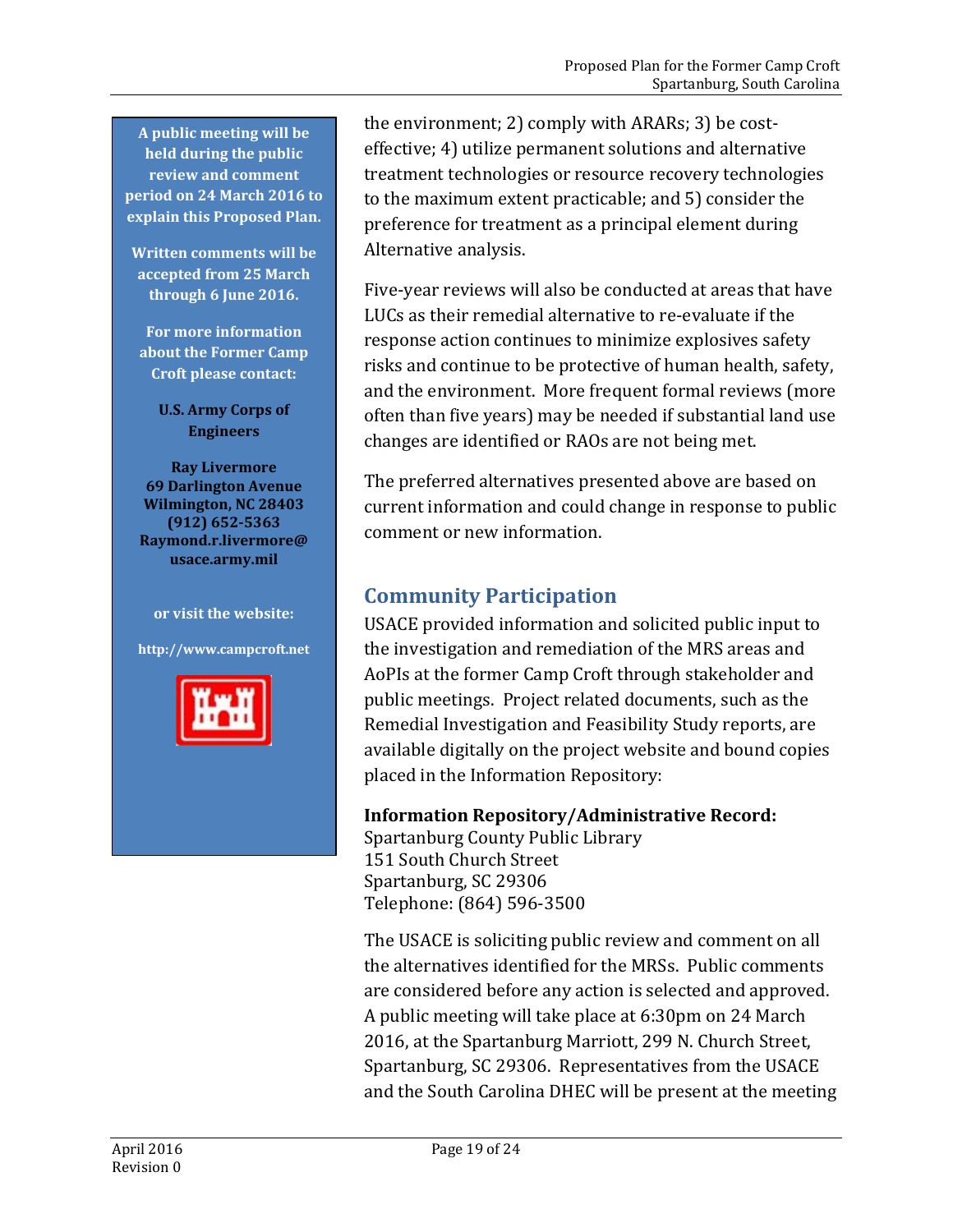

**RECOGNIZE** Military Items can be DANGEROUS.

**RETREAT** DO NOT TOUCH IT! Move away from the area.

### **REPORT CALL 911**

to explain this Proposed Plan, listen to concerns raised, answer questions, and accept public comments.

Written comments will be accepted throughout the public comment period from 24 March 2016 through 6 June 2016. Please submit written comments directly to the USACE using the contact information provided below.

> Raymond Livermore U.S. Army Corps of Engineers 69 Darlington Avenue Wilmington, NC 28403 (910) 251-4702

raymond.r.livermore@usace.army.mil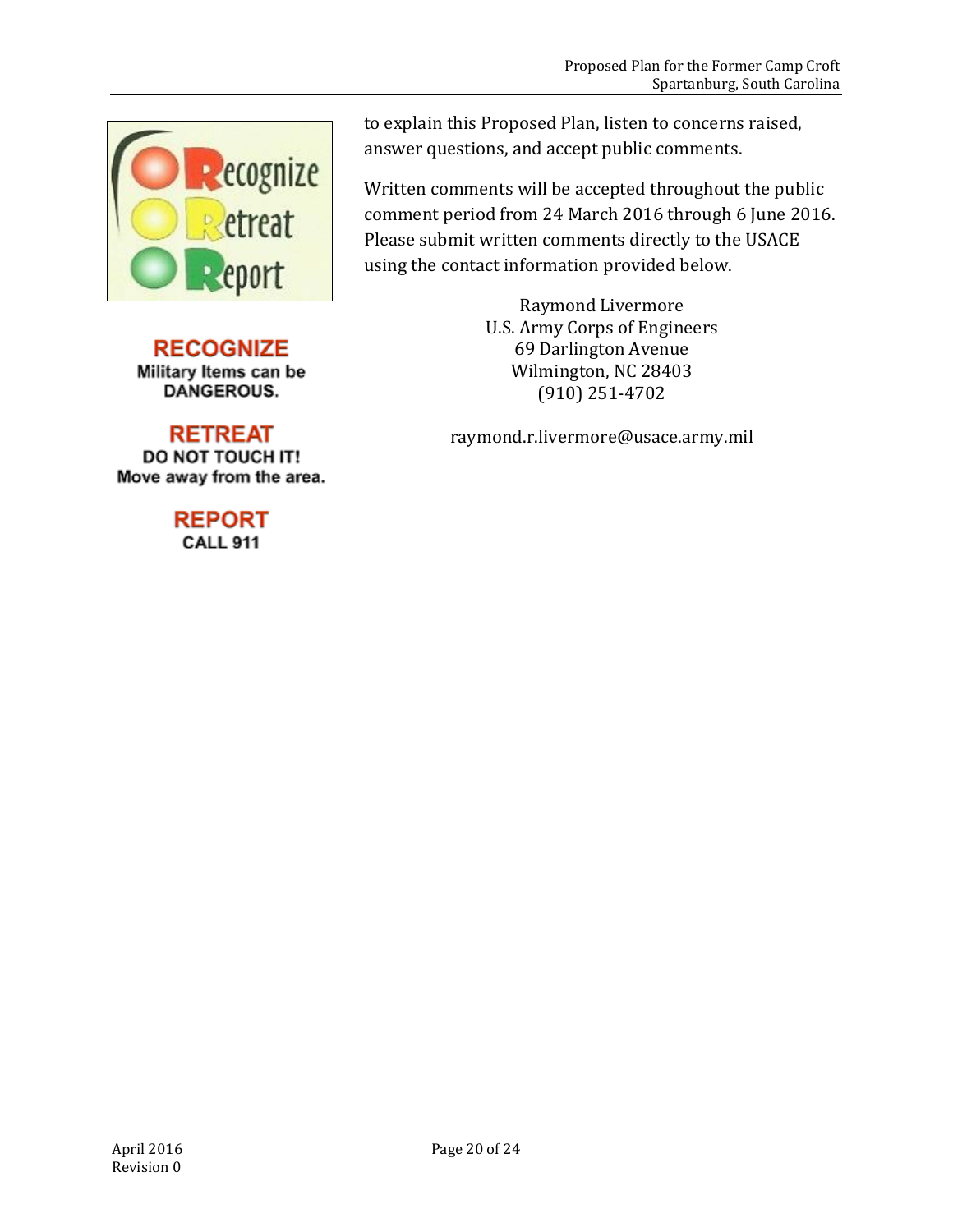### **References**

- Zapata Incorporated. 2014, Final Remedial Investigation Report, Revision 1, Former Camp Croft, Spartanburg, South Carolina. Prepared for the U.S. Army Engineering and Support Center, Huntsville, USACE, Charleston District.
- Zapata Incorporated. 2015, Final Feasibility Study Report for the Former Camp Croft, Spartanburg, South Carolina. Prepared for the U.S. Army Engineering and Support Center, Huntsville, USACE, Charleston District.

#### **GLOSSARY OF TERMS**

**Administrative Record** – A compilation of all documents relied upon to select a remedial action pertaining to the investigation and remediation of the project site.

**Comprehensive Environmental Response, Compensation, and Liability Act (CERCLA)** – Congress enacted CERCLA (42 USC § 9620 et seq.), commonly known as Superfund, on 11 December 1980. This law addresses the funding for, and remediation of abandoned or uncontrolled hazardous waste sites. This law also establishes criteria for the creation of key documents such as the Remedial Investigation, Feasibility Study, Proposed Plan, and Decision Document.

**Decision Document** – A document that is used to record the remedial response decisions after the lead agency has considered all comments from both the support agency and the public.

**Feasibility Study (FS)** – The study evaluates possible remedial alternatives using the information generated from the Remedial Investigation. The FS becomes the basis for selection of a remedy that effectively mitigates the threat posed by contaminants at the site.

### **Formerly Used Defense Site (FUDS)** –

Real property that was owned by, leased to, or otherwise possessed by the United States and under the jurisdiction of the Secretary (including governmental entities that are the legal predecessors of DoD or its Components) that were transferred from DoD control prior to 17 October 1986. The term does not include any operational range, operating storage or manufacturing facility, or facility that was used for or was permitted for the treatment or disposal of military munitions.

**Land Use Controls (LUCs)** – Physical, legal, or administrative mechanisms that restrict the use or limit access to contaminated property to reduce risk to human health and the environment. Institutional controls are a subset of LUCs and may include education and outreach to minimize the impact if MEC is encountered.

**Munitions Constituent (MC)** – Any materials originating from unexploded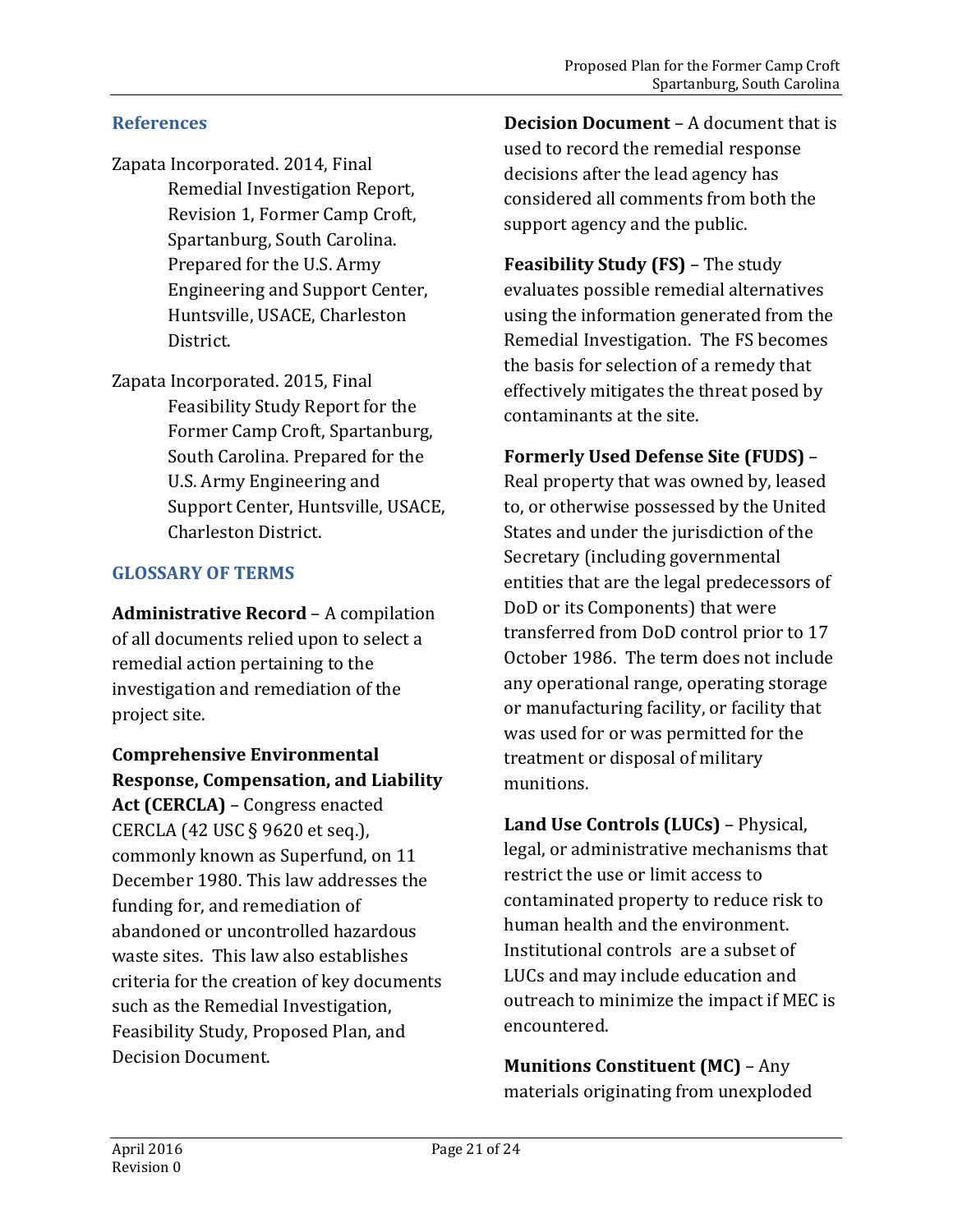ordnance (UXO), discarded military munitions (DMM), or other military munitions, including explosive and nonexplosive materials, and emission, degradation, or breakdown elements of such ordnance or munitions.

### **Munitions and Explosives of Concern**

**(MEC)** – This term, which distinguishes specific categories of military munitions that may pose unique explosives safety risks means: (a) unexploded ordnance (UXO); (b) discarded military munitions (DMM); or (c) munitions constituents (MC) (explosives such as TNT, RDX present in high enough concentrations to pose an explosive hazard).

### **Munitions Response Site (MRS)** – A

discrete location within a defense site that is known to require a munitions response (e.g., investigation and/or remedial action).

**Preferred Alternative** – The alternative that, when compared to other potential alternatives, was determined to best meet the CERCLA evaluation criteria and is proposed for implementation at the site.

**Proposed Plan** – The plan that identifies the preferred remedial alternative for a site, and is made available to the public for comment.

### **Remedial Action Objective (RAO)** –

specify contaminants and media of concern, potential exposure pathways, and remediation goals.

### **Remedial Investigation (RI)** – An

investigation to determine the nature and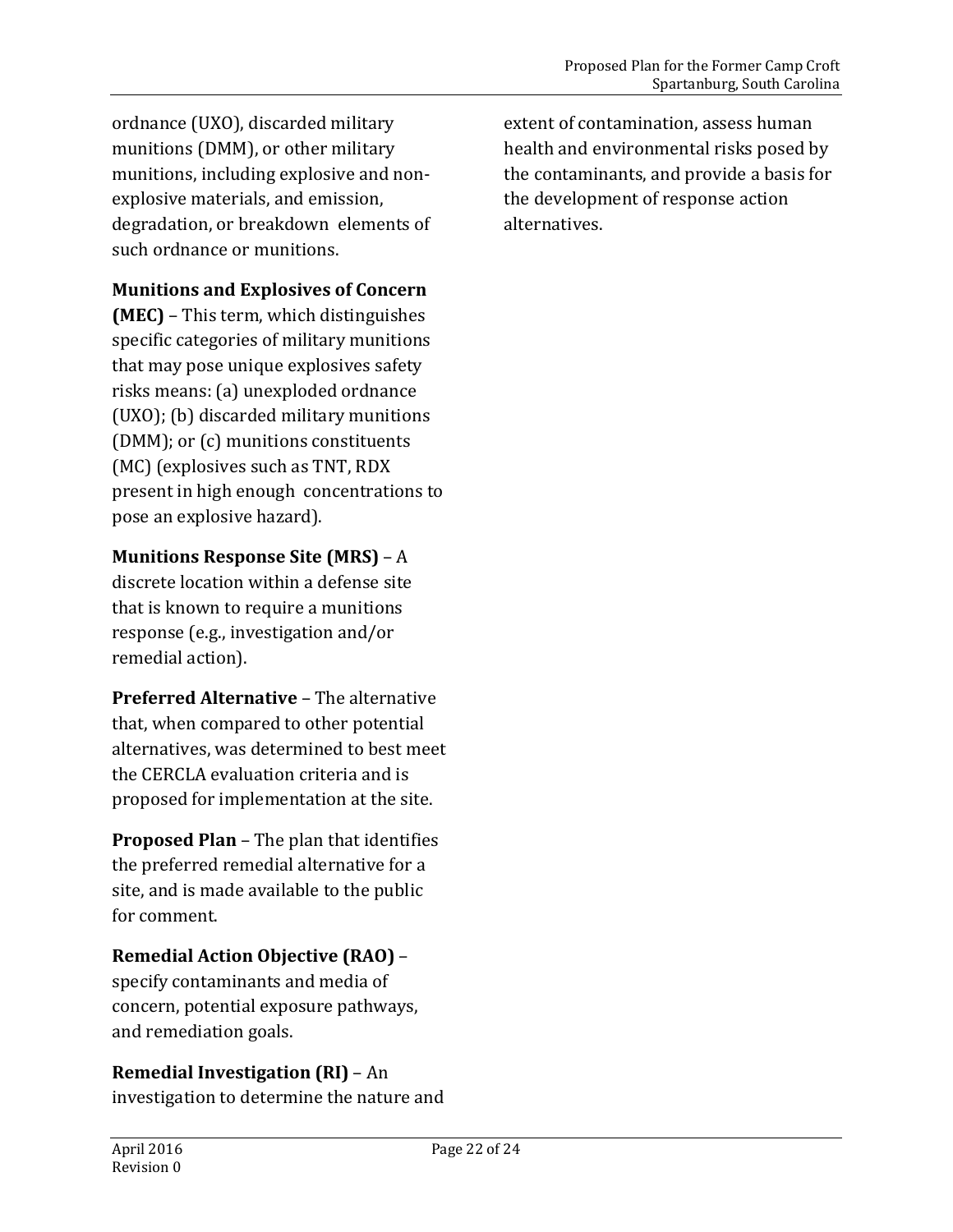## **ACRONYM LIST**

| AoPI            | Area of Potential Interest                                            |
|-----------------|-----------------------------------------------------------------------|
| <b>ARARs</b>    | Applicable or Relevant and Appropriate Requirements                   |
| bgs             | <b>Below Ground Surface</b>                                           |
| <b>CERCLA</b>   | Comprehensive Environmental Response, Compensation, and Liability Act |
| <b>DHEC</b>     | Department of Health and Environmental Control                        |
| DoD             | <b>Department of Defense</b>                                          |
| <b>FS</b>       | <b>Feasibility Study</b>                                              |
| ft              | Feet                                                                  |
| <b>FUDS</b>     | <b>Formerly Used Defense Site</b>                                     |
| In              | Inch                                                                  |
| <b>IRA</b>      | <b>Interim Removal Action</b>                                         |
| <b>ITRC</b>     | <b>Infantry Replacement Training Center</b>                           |
| <b>LTM</b>      | Long Term Monitoring                                                  |
| <b>LUC</b>      | Land Use Control                                                      |
| МC              | <b>Munitions Constituent</b>                                          |
| MD              | <b>Munitions Debris</b>                                               |
| <b>MEC</b>      | Munitions and Explosives of Concern                                   |
| mm              | millimeter                                                            |
| <b>MRS</b>      | <b>Munitions Response Site</b>                                        |
| <b>NCP</b>      | National Contingency Plan                                             |
| <b>PP</b>       | <b>Proposed Plan</b>                                                  |
| RAB             | <b>Restoration Advisory Board</b>                                     |
| RA <sub>O</sub> | Remedial Action Objective                                             |
| RI              | Remedial Investigation                                                |
| <b>ROE</b>      | Rights-of-Entry                                                       |
| <b>RSL</b>      | <b>Regional Screening Level</b>                                       |
| <b>USACE</b>    | <b>United States Army Corps of Engineers</b>                          |
| <b>USEPA</b>    | <b>United States Environmental Protection Agency</b>                  |
| UU/UE           | Unlimited Use/Unrestricted Exposure                                   |
| <b>UXO</b>      | Unexploded Ordnance                                                   |